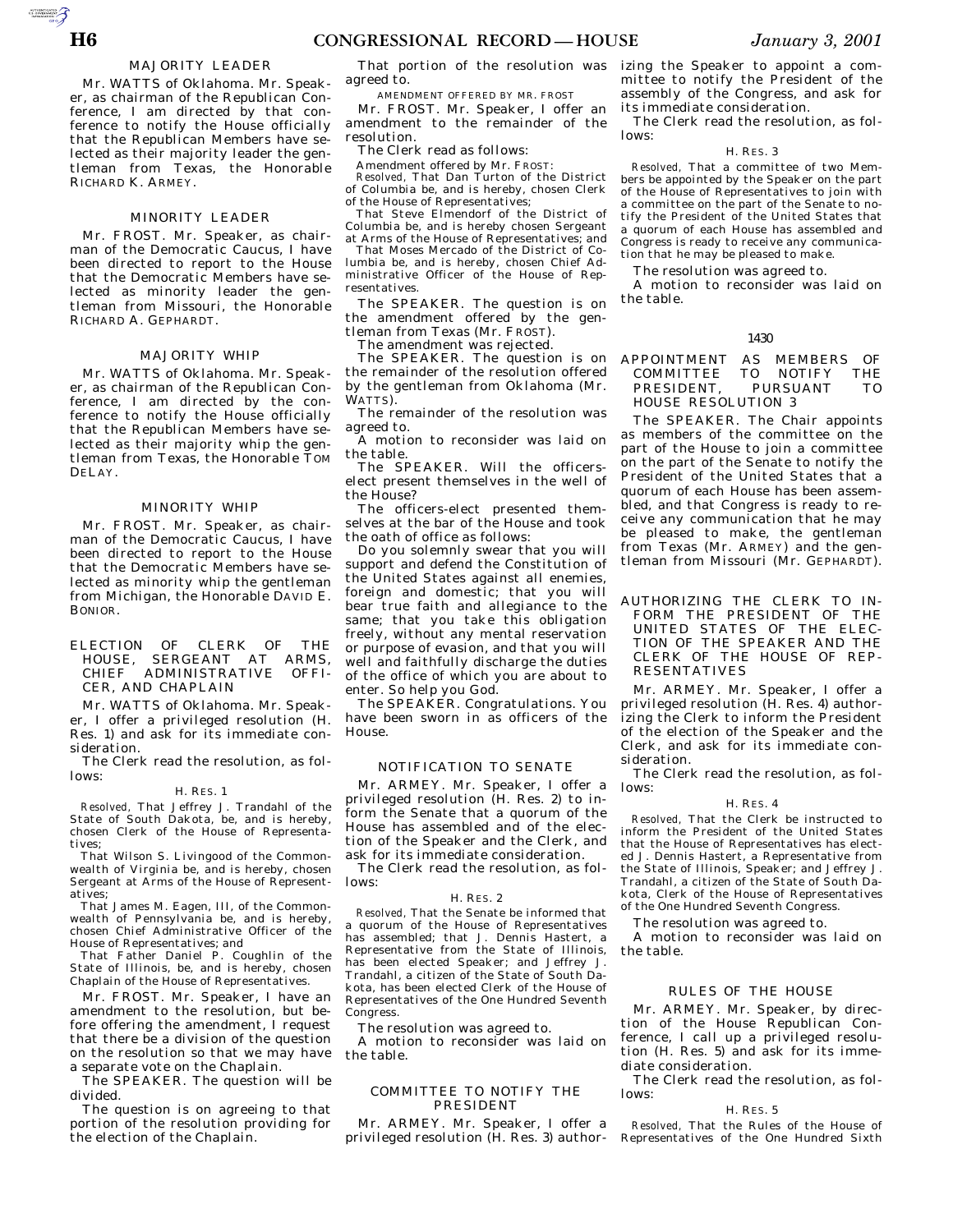*January 3, 2001* **CONGRESSIONAL RECORD — HOUSE H7**

Congress, including applicable provisions of law or concurrent resolution that constituted rules of the House at the end of the One Hundred Sixth Congress, are adopted as the Rules of the House of Representatives of the One Hundred Seventh Congress, with amendments to the standing rules as provided in section 2, and with other orders as provided in section 3.

**SEC. 2. CHANGES IN STANDING RULES.**

(a) PUBLICATION OF DOCUMENTS.—

(1) In clause 2(b) of rule II, strike ''printed and

(2) In clause 2(c)(3) of rule II, strike ''printing and''.

 $(3)$  In clause  $2(c)(4)$  of rule II, strike "printed''.

(4) In clause 2(e) of rule II, strike ''printed and

(5) In clause 2(f)(2) of rule II strike ''or mail'

(6) In clause  $2(f)(2)$  of rule II strike ", in binding of good quality,"

(b) PREPARATION OF ENROLLED BILLS.—

 $(1)$  In clause 2(d) of rule II, designate the existing text as subparagraph (1) and insert thereafter the following new subparagraph:

''(2) The Clerk shall examine all bills, amendments, and joint resolutions after passage by the House and, in cooperation with the Senate, examine all bills and joint resolutions that have passed both Houses to see that they are correctly enrolled and forthwith present those bills and joint resolutions that originated in the House to the President in person after their signature by the Speaker and the President of the Senate, and report to the House the fact and date of their presentment."

(2) In clause  $4(d)(1)$  of rule X, strike subdivision (A), redesignate the succeeding subdivisions accordingly (and conform the subdivision-reference in subdivision (C), as redesignated).

(c) RESPONDING TO SUBPOENAS.—In rule VIII, strike ''subpoena or other judicial order'' in each of the nine places it appears and insert in lieu thereof (in each instance) 'judicial or administrative subpoena or judicial order''.

(d) RENAMING OF COMMITTEE ON COMMERCE; ESTABLISHMENT OF COMMITTEE ON FINANCIAL SERVICES.—In clause 1 of rule X—

(1) strike paragraph (d);

(2) redesignate paragraph (e) as paragraph (d);

(3) redesignate paragraph (g) as paragraph (e) and transfer that paragraph before paragraph (f);

(4) in paragraph  $(f)$ —

(A) strike ''Commerce'' and insert in lieu thereof ''Energy and Commerce'' (and conform the reference in clause  $3(c)$  of rule X); and

(B) strike subparagraph (15) and redesignate the succeeding subparagraph accordingly; and

(5) insert the following new paragraph after paragraph (f):

'(g) Committee on Financial Services.

''(1) Banks and banking, including deposit insurance and Federal monetary policy.

''(2) Economic stabilization, defense production, renegotiation, and control of the

price of commodities, rents, and services. ''(3) Financial aid to commerce and indus-

try (other than transportation).

(4) Insurance generally.

''(5) International finance.

''(6) International financial and monetary organizations.

(7) Money and credit, including currency and the issuance of notes and redemption thereof; gold and silver, including the coinage thereof; valuation and revaluation of the dollar.

''(8) Public and private housing.

(9) Securities and exchanges.

 $''(10)$  Urban development.

(e) ENHANCED OVERSIGHT PLANNING.—In clause 2(d)(1) of rule X, insert after subdivision (A) the following new subdivision (and redesignate the succeeding subdivisions accordingly):

''(B) review specific problems with federal rules, regulations, statutes, and court decisions that are ambiguous, arbitrary, or nonsensical, or that impose severe financial burdens on individuals;''. (f) INTELLIGENCE OVERSIGHT.—In clause 3 of

rule X, add the following new paragraph at the end:

''(l) The Permanent Select Committee on Intelligence shall review and study on a continuing basis laws, programs, and activities of the intelligence community and shall review and study on an exclusive basis the sources and methods of entities described in  $clause 11(b)(1)(A)$ 

(g) OVERSIGHT OF OFFICERS.— (1) In clause 4(d)(1) of rule X, amend subdivision (A) (as redesignated) to read as follows:

'(A) provide policy direction for the Inspector General and oversight of the Clerk, Sergeant-at-Arms, Chief Administrative Officer, and Inspector General;"

(2) In clause 4(a) of rule II strike ''policy direction and''.

(h) SIZE OF INTELLIGENCE COMMITTEE.—In the second sentence of clause 11(a)(1) of rule  $X-$ 

(1) strike ''not more than 16'' and insert in lieu thereof ''not more than 18''; and (2) strike ''not more than nine'' and insert

in lieu thereof ''not more than 10''.

(i) PRESERVING MAJORITY QUORUM REQUIRE-MENTS.—In clause 2(h)(3) of rule XI, strike 'the reporting of a measure or recommendation'' and insert in lieu thereof ''one for which the presence of a majority of the committee is otherwise required'

(j) CLARIFICATION OF HEARING PROCE-DURES.—In clause 2(k) of rule XI—

(1) in the caption, strike ''investigative'';  $(2)$  in subparagraph  $(1)$ —

(A) strike ''an investigative hearing'' and

insert in lieu thereof ''a hearing''; and (B) strike ''investigation'' and insert in

lieu thereof "hearing" (3) in subparagraph (2), strike ''to each wit-

ness'' and insert in lieu thereof ''to each witness on request'';

(4) in subparagraph (3) strike ''investigative''; and

(5) in subparagraph (5)—

(A) strike ''an investigative hearing'' and insert in lieu thereof ''a hearing'';

(B) strike ''asserted'' and insert in lieu thereof ''asserted by a member of the committee''; and

(C) strike ''any person'' and insert in lieu thereof ''any person, or it is asserted by a witness that the evidence or testimony that the witness would give at a hearing may tend to defame, degrade, or incriminate the witness''.

(k) CERTAIN SUPPLEMENTAL REPORTS WITH-OUT ADDITIONAL LAYOVER.—In clause 3(a)(2) of rule XIII, add the following new sentence at the end: ''A supplemental report only correcting errors in the depiction of record votes under paragraph (b) may be filed under this subparagraph and shall not be subject to the requirement in clause 4 concerning the availability of reports."

(l) PERFORMANCE GOALS AND OBJECTIVES.—  $(1)$  In clause 3(c) of rule XIII, amend subparagraph (4) to read as follows:

''(4) A statement of general performance goals and objectives, including outcome-related goals and objectives, for which the measure authorizes funding.

(2) In clause  $4(c)(2)$  of rule X, strike "matter involved'' and all that follows and insert in lieu thereof ''matter involved.''.

(m) REPORT DETAIL ON UNAUTHORIZED AP-PROPRIATIONS.—In clause 3(f)(1) of rule XIII, amend subdivision (B) to read as follows:

''(B) a list of all appropriations contained in the bill for expenditures not currently authorized by law for the period concerned (excepting classified intelligence or national security programs, projects, or activities), along with a statement of the last year for which such expenditures were authorized, the level of expenditures authorized for that year, the actual level of expenditures for that year, and the level of appropriations in

the bill for such expenditures.''. (n) CORRECTIONS CALENDAR.—

 $(1)$  In clause  $4(a)(2)$  of rule XIII, insert after subdivision (B) the following new subdivision (and redesignate the succeeding subdivisions accordingly):

''(C) a bill called from the Corrections Calendar under clause 6 of rule XV:'

(2) In clause  $6(a)$  of rule XV, strike "that has been on the Corrections Calendar for three legislative days'' and insert in lieu thereof ''that is printed on the Corrections Calendar''.

(o) OBJECTIONS TO EXHIBITS.—In clause 6 of rule XVII, strike ''its use shall be decided without debate by a vote of the House'' and insert in lieu thereof ''the Chair, in his discretion, may submit the question of its use to the House without debate''.

(p) POSTPONING REQUESTS FOR RECORDED VOTES ON AMENDMENTS IN COMMITTEE OF WHOLE.—In clause 6 of rule XVIII, add the following new paragraph at the end:

''(g) The Chairman may postpone a request for a recorded vote on any amendment. The Chairman may resume proceedings on a postponed request at any time. The Chairman may reduce to five minutes the minimum time for electronic voting on any postponed question that follows another electronic vote without intervening business, provided that the minimum time for electronic voting on the first in any series of questions shall be 15 minutes."

(q) NAMING OF PUBLIC WORKS.—In rule XXI, add the following new clause at the end:

''Designations of public works''

''6. It shall not be in order to consider a bill, joint resolution, amendment, or conference report that provides for the designation or redesignation of a public work in honor of an individual then serving as a Member, Delegate, Resident Commissioner, or Senator.'

(r) MOTIONS INSTRUCTING CONFEREES.—

(1) In clause 7 of rule XXII, in subpara-

graph (c)(1), strike ''first legislative''. (2) In clause 7 of rule XXII, in subparagraph  $(c)(1)$ —

(A) strike the dash after ''privileged'';

(B) strike the designations of subdivisions

(A) and (B); and (C) strike ''; and'' and insert in lieu thereof

'', but only''. (3) In clause 7 of rule XXII, redesignate paragraph (d) as paragraph (e) and insert the

following new paragraph after paragraph (c): ''(d) Instructions to conferees in a motion to instruct or in a motion to recommit to

conference may not include argument.' (s) REPEAL OF AUTOMATIC PUBLIC-DEBT

MEASURE.—

(1) Strike rule XXIII and redesignate the succeeding rules accordingly.

(2) In clause  $4(f)(2)$  of rule X, strike "budget" and all that follows and insert in lieu thereof "budget.".<br>(3) In clause 9(b)(2) of rule X, strike "rule

(3) In clause  $9(b)(2)$  of rule X, strike "rule XXIV'' and insert in lieu thereof ''rule XXIII''.

(4) In clause 3(a)(5) of rule XI, strike ''rule XXIV'' and insert in lieu thereof ''rule XXIII''.

(5) In clause 4 of rule XXIII (as redesignated), strike ''rule XXVI'' and insert in lieu thereof ''rule XXV''.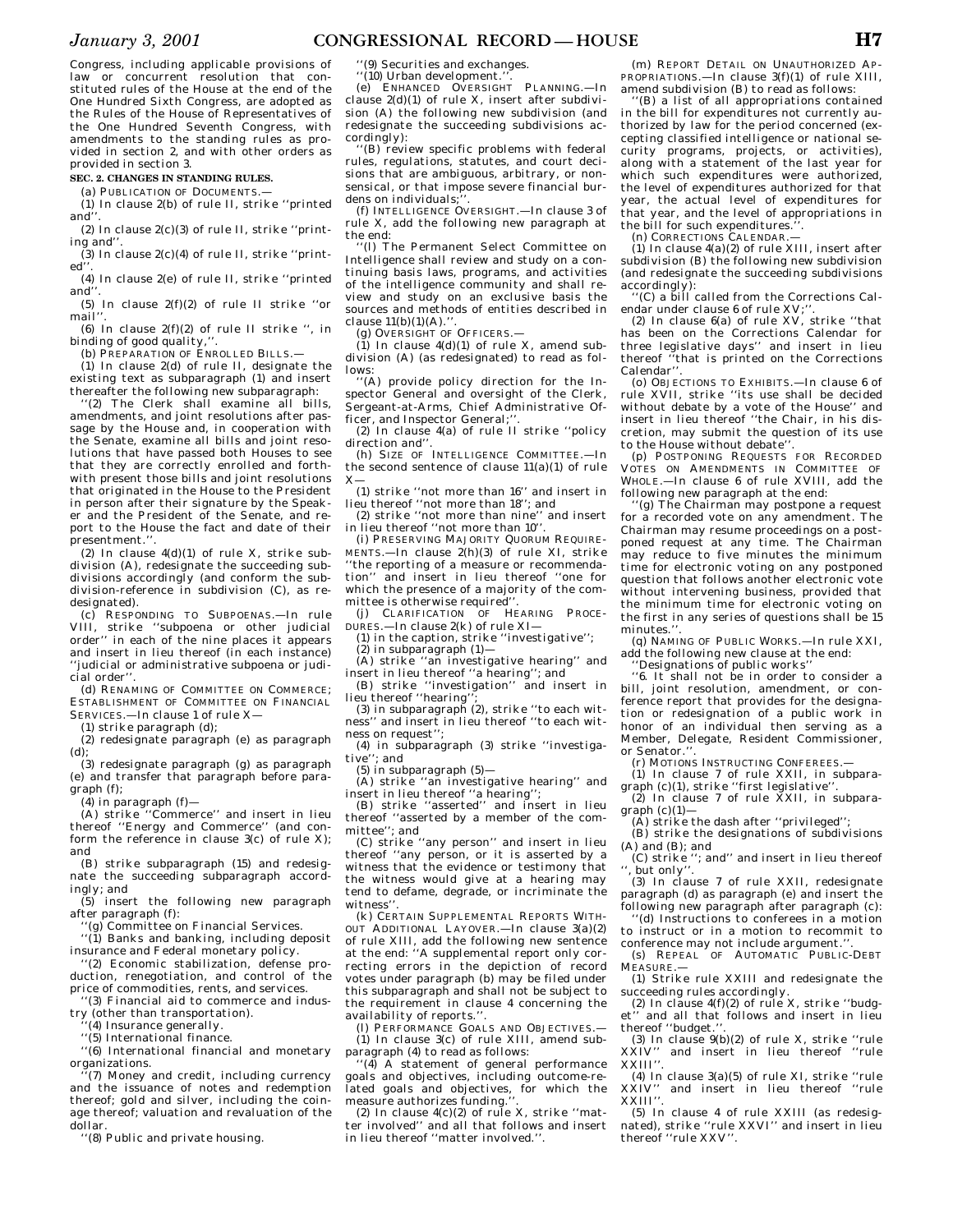(6) In clause 5 of rule XXIII (as redesignated), strike ''rule XXVI'' and insert in lieu thereof ''rule XXV''.

(7) In clause 12(a) of rule XXIII (as redesignated), strike ''rule XXVII'' and insert in lieu thereof ''rule XXVI''.

(t) PROHIBITION ON PAID EMPLOYMENT OF SPOUSE.—In clause 8 of rule XXIII (as redesignated), add the following new paragraph at the end:

 $'(c)(1)$  Except as specified in subparagraph (2)— ''(A) a Member, Delegate, or Resident Com-

missioner may not retain his spouse in a paid position; and

 $'(B)$  an employee of the House may not accept compensation for work for a committee on which his spouse serves as a member.

''(2) Subparagraph (1) shall not apply in the case of a spouse whose pertinent employment predates the One Hundred Seventh Congress.''.

(u) OATHS CONCERNING CLASSIFIED INFOR-MATION.—In clause 13 of rule XXIII (as redesignated), add the following new sentence at the end: ''The Clerk shall make signatures a matter of public record, causing the names of each Member, Delegate, or Resident Commissioner who has signed the oath during a week (if any) to be published in a portion of the Congressional Record designated for that purpose on the last legislative day of the week and making cumulative lists of such names available each day for public inspection in an appropriate office of the House.'

(v) ACTIVITIES OF CONSULTANTS.—In clause 14(b) of rule XXIII (as redesignated), add the following new sentences at the end: ''An individual whose services are compensated by the House pursuant to a consultant contract may not lobby the contracting committee or the members or staff of the contracting committee on any matter. Such an individual may lobby other Members, Delegates, or the Resident Commissioner or staff of the House on matters outside the jurisdiction of the contracting committee.''.

(w) CLARIFICATION OF TERMS IN GIFT RULE.—

 $(1)$  In clause  $4(a)(1)$  of rule XXV (as redesignated), strike ''; and'' and insert in lieu thereof a period.

(2) In clause  $4(a)(2)$  if rule XXV (as redesignated), strike ''(2) when'' and insert in lieu thereof ''(2)(A) When''.

(3) After clause  $4(a)(2)(A)$  of rule XXV (as redesignated), insert the following new subdivision:

'(B) When used in clause 5 of this rule, the terms 'officer' and 'employee' have the same meanings as in rule XXIII.

(4) In clause  $5(e)(1)$  of rule XXV (as redesignated), strike ''and'' after subparagraph (1).

(5) At the end of clause  $5(e)(2)$  of rule XXV (as redesignated), strike the period and insert in lieu thereof ": and"

(6) After clause  $5(e)(2)$  of rule XXV (as redesignated), insert the following new subparagraph:

''(3) the terms 'officer' and 'employee' have the same meanings as in rule XXIII.'

(x) TECHNICAL CORRECTIONS IN RECODIFICA-TION.—

(1) In clause 3(a) of rule VII, strike ''paragraph (b), clause 4,'' and insert in lieu thereof ''clause 4(b)''.

(2) In clause 5(a) of rule VII, strike ''clause 9'' and insert in lieu thereof ''clause 11''. (3) In clause 7(b) of rule X, strike ''under

this paragraph''.

 $(4)$  In clause 7(d) of rule X, strike "this paragraph'' and insert in lieu thereof ''this clause''.

(5) In clause 7(e) of rule X, strike ''this paragraph'' and insert in lieu thereof ''this .<br>clause

 $(6)$  In clause  $7(f)(1)$  of rule X, strike "this paragraph'' and insert in lieu thereof ''this clause''.

(7) In clause  $7(f)(2)$  of rule X, strike "this paragraph'' and insert in lieu thereof ''this clause''.

(8) In clause  $9(\varrho)$  of rule X, strike "paragraph (a) of clause 6'' and insert in lieu thereof ''clause 6(a)''.

(9) In clause  $11(d)(1)$  of rule X, strike ''clauses 6(a), (b), and (c) and 8(a), (b), and (c) of this rule'' and insert in lieu thereof 'clauses  $8(a)$ , (b), and (c) and  $9(a)$ , (b), and (c) of this rule'

(10) In clause 2(m)(1) of rule XI, strike ''subparagraph (2)(A)'' and insert in lieu thereof ''subparagraph (3)(A)''.

(11) In clause  $\tilde{7}$ (a) of rule XII, strike "All other bills'' and insert in lieu thereof ''Bills''.

(12) In clause 1 of rule XIV, strike ''clause  $9(a)$ <sup>"</sup> and insert in lieu thereof "clause  $8$ ".

(13) In clause 3 of rule XIV, strike ''clause 9'' and insert in lieu thereof ''clause 8''. (14) In clause 2(c) of rule XV, strike ''print-

ed with the signatures'' and insert in lieu thereof ''published with the signatures''.

(15) In clause  $8(c)$  of rule XVIII, strike 'this rule'' and insert in lieu thereof "this clause''.

(16) In clause 8(b) of rule XXIII (as redesignated), strike ''clause 7'' and insert in lieu thereof ''clause 9'' in both places where it appears.

#### **SEC. 3. SEPARATE ORDERS.**

(a) STANDARDS COMMITTEE RULES.—For the One Hundred Seventh Congress, each provision of House Resolution 168 of the One Hundred Fifth Congress that was not executed as a change in the standing rules is hereby reaffirmed (except that, notwithstanding section 13 of that resolution, the chairman and ranking minority member of the Committee on Standards of Official Conduct may consult with an investigative subcommittee either on their own initiative or on the initiative of the subcommittee, shall have access to information before a subcommittee with which they so consult, and shall not thereby be precluded from serving as full, voting members of any adjudicatory subcommittee).

(b) BUDGET ENFORCEMENT.

(1) During the One Hundred Seventh Congress, references in section 306 of the Congressional Budget Act of 1974 to a resolution shall be construed in the House of Representatives as references to a joint resolution.

(2) During the One Hundred Seventh Congress, in the case of a reported bill or joint resolution considered pursuant to a special order of business, a point of order under section 303 of the Congressional Budget Act of 1974 shall be determined on the basis of the text made in order as an original bill or joint resolution for the purpose of amendment or to the text on which the previous question is ordered directly to passage, as the case may be.

(3) During the One Hundred Seventh Congress, a provision in a bill or joint resolution, or in an amendment thereto or a conference report thereon, that establishes prospectively for a Federal office or position a specified or minimum level of compensation to be funded by annual discretionary appropriations shall not be considered as providing new entitlement authority within the meaning of the Congressional Budget Act of 1974.

(c) CERTAIN SUBCOMMITTEES.—Notwithstanding clause 5(d) of rule X, during the One Hundred Seventh Congress—

(1) the Committee on Government Reform may have not more than eight subcommittees;

(2) the Committee on International Relations may have not more than six subcommittees; and

(3) the Committee on Transportation and Infrastructure may have not more than six subcommittees.

(d) NUMBERING OF BILLS.—In the One Hundred Seventh Congress, the first 10 numbers for bills (H.R. 1 through H.R. 10) shall be reserved for assignment by the Speaker to such bills as he may designate when introduced during the first session.

Mr. ARMEY (during the reading). Mr. Speaker, I ask unanimous consent that the resolution be considered as read and printed in the RECORD.

The SPEAKER. Is there objection to the request of the gentleman from Texas?

There was no objection.

The SPEAKER. The gentleman from Texas (Mr. ARMEY) is recognized for 1 hour.

Mr. ARMEY. Mr. Speaker, for purposes of debate only, I yield the customary 30 minutes to the gentleman from Missouri (Mr. GEPHARDT), or his designee, pending which I yield myself such time as I may consume. During consideration of the resolution, all time yielded is for debate purposes only.

Mr. Speaker, I ask unanimous consent that the time allocated to me be controlled by the gentleman from California (Mr. DREIER).

The SPEAKER pro tempore (Mr. LAHOOD). Is there objection to the request of the gentleman from Texas?

There was no objection.

Mr. DREIER. Mr. Speaker, I yield myself such time as I may consume.

(Mr. DREIER asked and was given permission to revise and extend his remarks, and include extraneous material.)

Mr. DREIER. Mr. Speaker, first of all I would like to extend congratulations, a happy new year, and my appreciation to the majority leader for his fine leadership.

Mr. Speaker, the comprehensive changes we are proposing in H. Res. 5 seek to build on the successful institutional reform accomplishments of the past 6 years, which have helped to make the House more accountable and have strengthened our ability to govern effectively and responsibly.

As you will recall, Mr. Speaker, we streamlined the committee system, made Congress compliant with antidiscrimination and workplace safety laws, established term limits for committee chairmen, completely abolished proxy voting, opened committee meetings to the public and press, modernized the rules of the House to make them more understandable, and consolidated the number of standing rules from 51 to 28, soon to be 27 if H. Res. 5 is adopted.

Also, thanks to the leadership of our colleagues, the gentleman from California (Mr. THOMAS) and the gentleman from Michigan (Mr. EHLERS), our investments in technology are transforming the culture, operations, and responsibilities of Congress in a very positive way.

With that having been said, I want to describe some of the more significant positive rules changes we are proposing to the standing rules of the House, and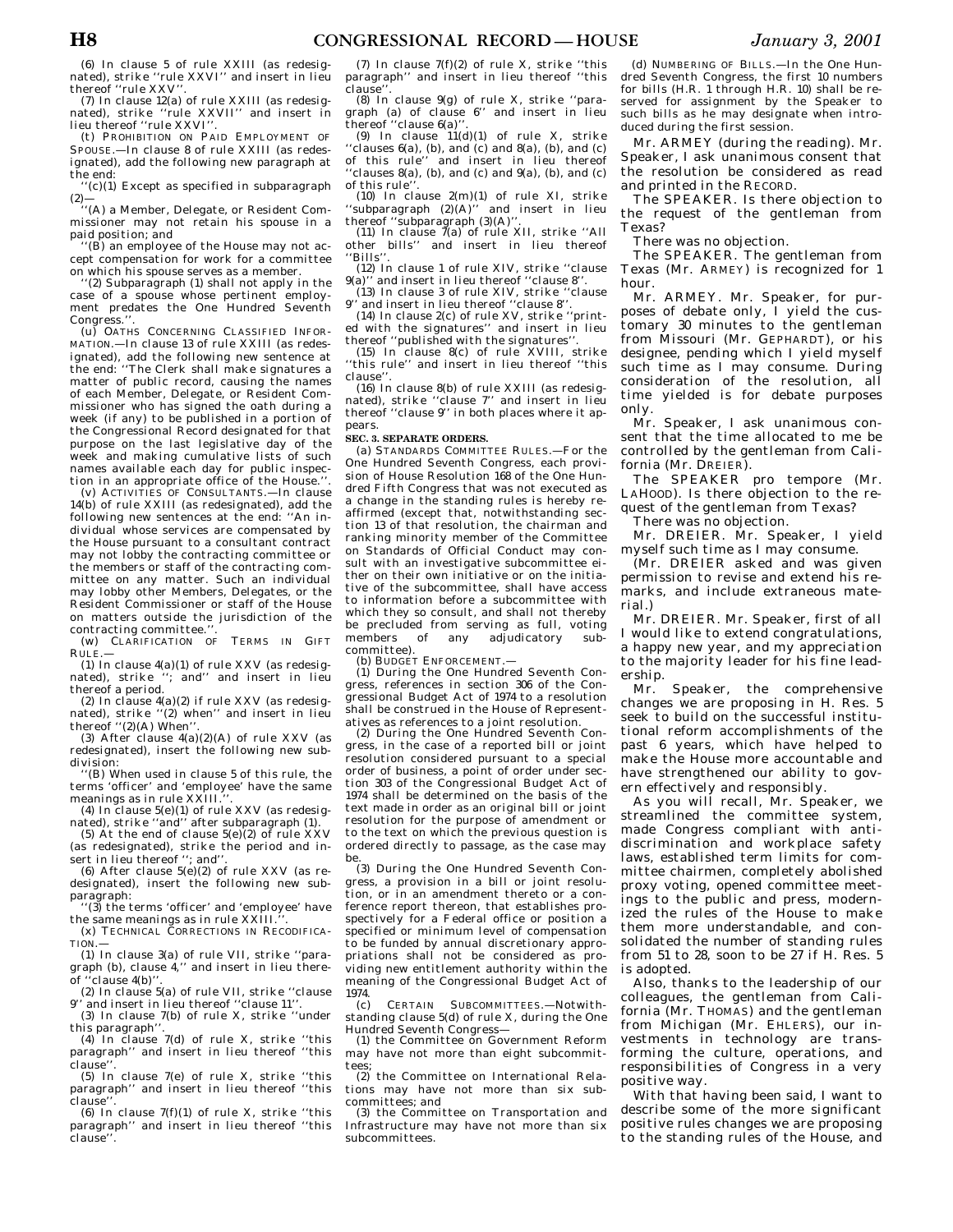those are contained in section 1 of the resolution.

In an effort to reduce printing costs and provide for the more timely distribution of them, section 2(a) of the resolution amends clause 2 of rule II to encourage the electronic publication and distribution of executive branch reports and House Journals and Calendars, while still allowing Members to receive printed copies of these documents.

In what is obviously one of our most significant changes, Mr. Speaker, section 2(d) of the resolution establishes a new Committee on Financial Services, which will have jurisdiction over the following matters:

(1) banks and banking, including deposit insurance and Federal monetary policy;

(2) economic stabilization, defense production, renegotiation, and control of the price of commodities, rents, and services:

(3) financial aid to commerce and industry (other than transportation);

(4) insurance generally;

(5) international finance;

(6) international financial and monetary organizations;

(7) money and credit, including currency and the issuance of notes and redemption thereof; gold and silver, including the coinage thereof; valuation and revaluation of the dollar;

(8) public and private housing;

(9) securities and exchanges; and

(10) urban development.

Mr. Speaker, jurisdiction over matters relating to securities and exchanges is transferred in its entirety from the Committee on Commerce, which will be redesignated under this rules change to the Committee on Energy and Commerce, and it will be transferred from the new Committee on Energy and Commerce to this new Committee on Financial Services. This transfer is not intended to convey to the Committee on Financial Services jurisdiction currently in the Committee on Agriculture regarding commodity exchanges.

Furthermore, this change is not intended to convey to the Committee on Financial Services jurisdiction over matters relating to regulation and SEC oversight of multi-state public utility holding companies and their subsidiaries, which remain essentially matters of energy policy.

Mr. Speaker, as a result of the transfer of jurisdiction over matters relating to securities and exchanges, redundant jurisdiction over matters relating to bank capital markets activities generally and depository institutions securities activities, which were formerly matters in the jurisdiction of the Committee on Banking and Financial Services, have been removed from clause 1 of rule X.

Matters relating to insurance generally, formerly within the jurisdiction of the redesignated Committee on Energy and Commerce, are transferred to the jurisdiction of the Committee on Financial Services.

The transfer of any jurisdiction to the Committee on Financial Services is not intended to limit the Committee on Energy and Commerce's jurisdiction over consumer affairs and consumer protection matters.

Likewise, existing health insurance jurisdiction is not transferred as a result of this change.

Furthermore, the existing jurisdictions of other committees with respect to matters relating to crop insurance, Workers' Compensation, insurance anti-trust matters, disaster insurance, veterans' life and health insurance, and national social security are not affected by this change.

Finally, Mr. Speaker, the changes and legislative history involving the Committee on Financial Services and the Committee on Energy and Commerce do not preclude a future memorandum of understanding between the chairmen of these respective committees.

The reasons for establishing a new Committee on Financial Services are compelling. It reflects the coordinated and comprehensive approach to financial services that is emerging in the wake of the Gramm-Leach-Bliley Act. It demonstrates and communicates a level of understanding that will increase market confidence in our ability to comprehend the increasingly integrated nature of the financial services market.

It will strengthen congressional oversight of financial regulators and enterprises and will put the House of Representatives in a better position to address the marketplace inequities caused by the Federal Government's slow response to change.

Now, Mr. Speaker, there are a number of other significant positive changes included in H.Res. 5. To enhance oversight planning, section 2(e) of the resolution amends clause 2(d)(1) of rule X to require committees to consider bills that will make candidates for the Corrections Calendar procedure in their initial legislative and oversight planning process.

Section  $2(g)$  amends clause  $4(d)(1)$  of rule X and clause 4(a) of rule II to clarify that the Committee on House Administration provides policy direction only for the Inspector General and not other officers of the House. We have professional officers, and we want to give them more authority over their operations.

In a further attempt to improve policy and programmatic oversight, section 2(1) amends clause 3(c) of rule XIII clause 4(c) of rule X to repeal the requirement that committee reports include a summary of oversight findings and recommendations by the Committee on Government Reform, if timely submitted.

That requirement is replaced with a new requirement that committee reports include a statement of general performance goals and objectives, including outcome-related goals and objectives, for which the measure authorizes funding.

The purpose of this change is to strengthen the existing procedures and rules governing committee reports to ensure the development of more clearly defined performance goals and objectives, including outcome-related goals and objectives for the programs, and to the extent possible, projects or activities authorized under the act.

Consistent with this intent, the statements should be similar to the performance goals model established in the Government Performance and Results Act. More specifically, when applicable, all performance goal statements should: (1) describe goals in an objective, quantifiable, and measurable form; (2) describe the resources required to meet the goals; (3) establish performance indicators to measure outputs or outcomes; and (4) provide a basis for comparing actual program results with performance goals.

As a result of the expanded reporting requirements in section 2(m) of the resolution, the amount and usefulness of information available to Members regarding unauthorized appropriations will be expanded. The amendment to clause  $3(f)(1)$  of rule XIII would apply to all unauthorized appropriations with the exception of programs, projects, or activities that are classified for the purpose of protecting national security.

Section 2(r) amends clause 7 of rule XXII to prohibit the use of argument in the form of a motion to instruct conferees or a motion to recommit a conference report. These motions are instructive motions, not debating motions. Motions to instruct are debatable once they are pending before the House, but not while they are being offered. Motions to recommit with instructions are debatable during the hour allotted on the conference report.

House Rule XXIII regarding the statutory limit on the public debt will be replaced by section 2(s) of the resolution, and the total number of House rules will drop from 28 to 27. This will restore accountability to the budget process by having an up or down vote on any statutory increase in the public debt.

Section 2(u) of the resolution requires the Clerk of the House to release information concerning Members' executions of the oath regarding classified information. Right now there is no way to find out who has or has not signed the secrecy oath.

For the most part, the remaining provisions of the section are technical, conforming, or clarifying in nature.

Section 3 of the resolution consists of ''Separate Orders'' which do not change any of the standing rules of the House. These are more or less housekeeping provisions which deem certain actions or waive the application of certain rules of the House.

For example, on September 18, 1997, the House adopted the recommendations of a 12-member bipartisan task force on ethics reform with certain amendments, which included not only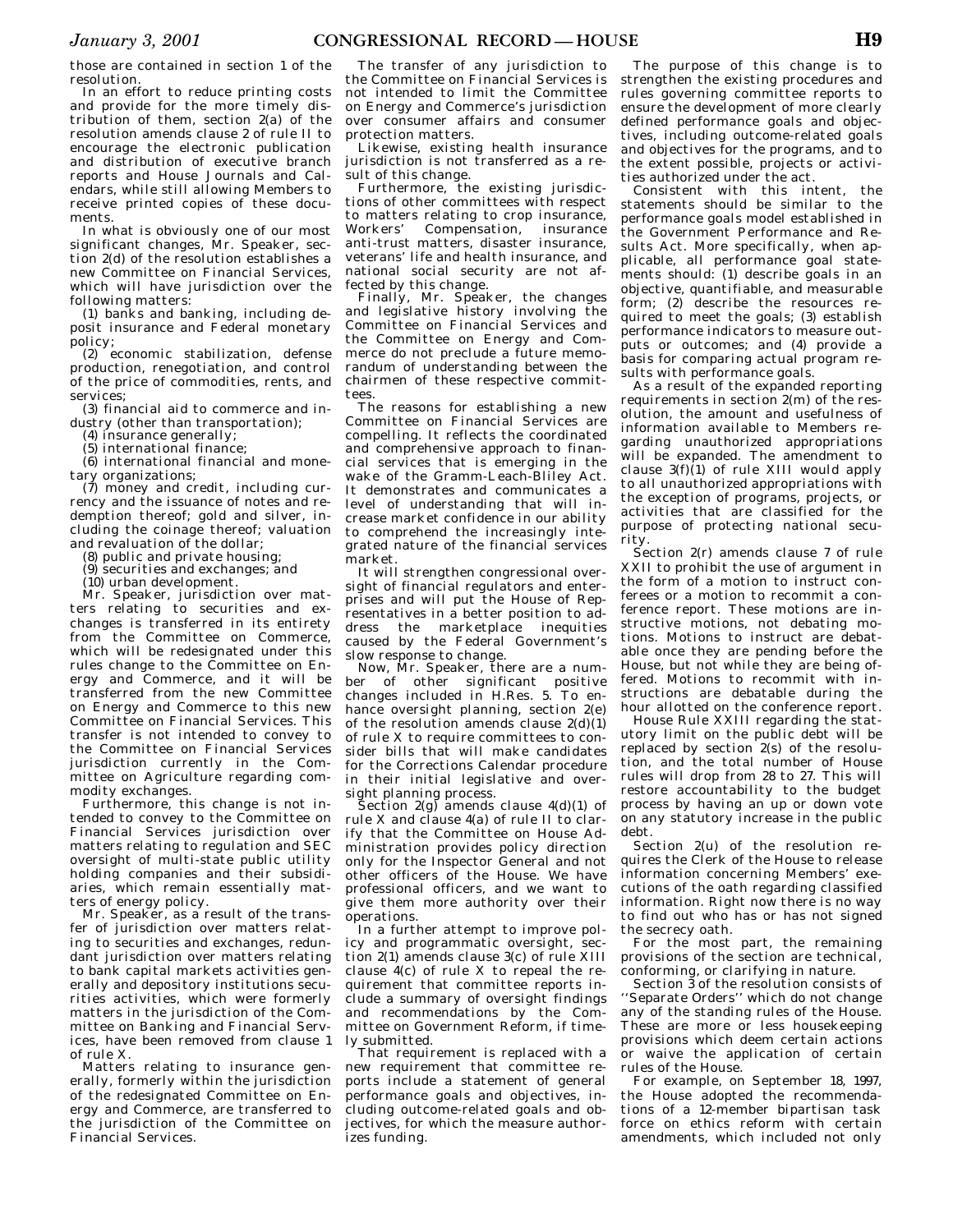changes to the standing rules of the House but also freestanding directives to the Committee on Standards of Official Conduct.

Those freestanding directives address committee agenda, committee staff, meetings and hearings, public disclosure, requirements to constitute a complaint, duties of the chairman and ranking member, investigative and adjudicatory subcommittees, standard of proof for adoption of statement of alleged violation, subcommittee powers, due process rights of respondents, and committee reporting requirements.

In order to have force and effect in the 107th Congress, the freestanding provisions of H. Res. 168 are being carried forward by section 3(a) of the resolution.

However, notwithstanding section 13 of H. Res. 168, the chairman and ranking minority member of the Committee on Standards of Official Conduct may consult with an investigative subcommittee either on their own initiative or on the initiative of the subcommittee, shall have access to information before a subcommittee with which they so consult, and shall not thereby be precluded from serving as full voting members of any adjudicatory subcommittee.

Section 3(c) of the resolution provides a limited number of exemptions to clause 5(d) of rule X regarding the limitation on the number of subcommittees a committee may establish.

On November 13, 1997, the House approved H. Res. 326, which provided an exception for the Committee on Government Reform to temporarily establish an eighth subcommittee for the remainder of the 105th Congress.

H. Res. 5 in the 106th Congress allowed the Committee to again establish an eighth subcommittee to accommodate the need for extensive oversight over the census.

### 1445

Section 2(c) of this resolution grants the Committee on Government Reform another waiver of clause 5(d) of rule X to permit an eighth subcommittee for the duration of the 107th Congress.

In addition, section  $2(c)$  allows the Committee on Transportation and Infrastructure and the Committee on International Relations to establish six subcommittees notwithstanding the requirement of clause  $5(d)(2)$  of rule X that a committee may have a sixth subcommittee if it maintains a subcommittee on oversight.

At this point, Mr. Speaker, I would like to include for the RECORD a more detailed section-by-section summary, although I doubt that that is possible, of H. Res. 5 as well as other relevant material.

SECTION-BY-SECTION SUMMARY OF H. RES. 5— ADOPTING HOUSE RULES FOR THE 107TH CON-GRESS

#### SECTION 1. RESOLVED CLAUSE

The rules of the House of Representatives for the 106th Congress are adopted as the

rules of the House of the 107th Congress with amendments as provided in section 2, and with other orders provided in section 3.

## SECTION 2. CHANGES IN STANDING RULES

(a) Publication of Documents. The rules regarding the responsibilities of the Clerk of the House with respect to the printing or methods of distributing executive branch reports, the House Journal and calendars of the House are modified generically to encompass alternative forms of publication and distribution. [Rule II, clause 2]

(b) Preparation of Enrolled Bills. The responsibility for examining all bills, amendments and joint resolutions after passage by the House, and for examining all bills and joint resolutions that have passed both Houses of Congress to see that they are correctly enrolled and presented to the President will be transferred from the Committee on House Administration to the Clerk of the House. [Rule II, clause 2(d); Rule X, clause  $4(d)(1)]$ 

(c) Responding to Subpoenas. The rules addressing responses to the legal process are clarified to reflect the current interpretation that such rules apply to both judicial orders and administrative subpoenas. [Rule VIII]

(d–1) Establishment of Committee on Financial Services. The Committee on Banking and Financial Services is abolished and a new Committee on Financial Services is established consisting of the jurisdiction of the old Committee on Banking and Financial Services, and jurisdiction over securities and exchanges and insurance generally (which is transferred from the Committee on Commerce). [Rule X, clause 1]

(d–2) Renaming of Committee on Commerce. The Committee on Commerce is redesignated as the Committee on Energy and Commerce. [Rule X, clause 1]

(e) Enhanced Oversight Planning. Committees are required to include in the oversight plans they adopt at the beginning of each Congress a review of specific problems with federal rules, regulations, statutes, and court decisions that are ambiguous, arbitrary, or nonsensical, or impose a severe financial burden on individuals. This review would be the basis for the consideration of bills that may be candidates for the Corrections Calendar procedure. [Rule X, clause  $2(d)(1)$ ]

(f) Intelligence Oversight. The Permanent Select Committee on Intelligence is to have exclusive oversight responsibility over the sources and methods of the core intelligence

agencies. [Rule X, clause 3] (g) Oversight of Officers. The Committee on House Administration will provide policy direction only for the Inspector General and not for other officers of the House. The Committee will retain all oversight responsibilities over the Clerk, Sergeant-at-Arms, and Chief Administrative Officer. [Rule X, clause  $4(d)(1)(b)$ ; rule II, clause  $4(a)$ ]

(h) Size of Intelligence Committee. The size of the Permanent Select Committee on Intelligence will be increased from not more than 16 Members to not more than 18 Members, of which no more than 10 may be from the same party. [Rule X, clause 11]

(i) Preserving Majority Quorum Requirements. The requirement for a majority quorum for ordering a measure reported, the release of executive session material, the issuance of subpoenas, and determining if evidence or testimony may tend to defame, degrade, or incriminate any person is clarified with conforming language. [Rule XI, clause 2(h)(3)]

(j) Clarification of Hearing Procedures. The procedures for committee hearings are modified to: resolve an unintended implication about hearings labeled as something other than investigative; clarify that a copy

of the committee rules and hearing procedures shall be made available to each witness ''upon request;'' and clarify that an assertion that evidence or testimony at a hearing may tend to defame, degrade, or incriminate any person must be made either by a Member of the committee or by a witness at a hearing. [Rule XI, clause 2(k)]

(k) Certain Supplemental Reports Without Additional Layover. A committee may file a supplemental report without additional layover to correct errors in the depiction of record votes in committee. [Rule XIII, clause  $3(a)(2)$ ]

(l) Performance Goals and Objectives. The requirement that committee reports include a summary of oversight findings and recommendations by the Committee on Government Reform, if timely submitted, is repealed and replaced with a new requirement that committee reports include a statement of general performance goals and objectives, including outcome-related goals and objec-tives, for which the measure authorizes funding. [Rule XIII, clause 3(c); rule X, clause  $4(c)(2)$ ]

(m) Report Detail on Unauthorized Appropriations. The reporting requirements for unauthorized appropriations are expanded to include a statement of the last year for which the expenditures were authorized, the level of expenditures authorized for that year, the actual level of expenditures for that year, and the level of appropriations in the bill for such expenditures. [Rule XIII, clause 3(f)(1)]

(n) Corrections Calendar. On the second and fourth Tuesdays of a month, a bill that is printed in the Corrections Calendar section of the daily calendar may be considered without further layover. [Rule XIII, clause  $4(a)(2)$ ; rule XV, clause  $6(a)$ ]

(o) Objections to Exhibits. When the use of an exhibit in debate is objected to, the requirement that the question of its use be decided without debate by a vote of the House is modified to provide discretion to the Chair to submit the question of its use to the House without debate. [Rule XVII, clause 6] (p) Postponing Requests for Recorded

Votes on Amendments in Committee of the Whole. The current practice of providing authority, through special rules, to the Chair to postpone votes on amendments in the Committee of the Whole, and to reduce voting time to five minutes on a postponed question if the vote follows a fifteen minute vote, is made permanent. [Rule XVIII, clause 6]

(q) Naming of Public Works. It shall not be in order to consider a bill, joint resolution, amendment, or conference report that provides for the designation or redesignation of a public work in honor of an individual then serving as a Member, Delegate, Resident Commissioner, or Senator. [Rule XXI] (r) Motions Instructing Conferees. The in-

tended operation of the rule to avoid noticing a 20-day motion to instruct on the first legislative day of a week is restored, and the elements of privilege are restated to clarify that they operate in tandem and not independently. Further, instructions to conferees in any motion may not include argument. [Rule XXII, clause 7]

(s) Repeal of Automatic Public-Debt Measure. The rule regarding the statutory limit on the public debt is repealed, and the succeeding rules are redesignated accordingly. [Rule XXIII]

(t) Prohibition on Paid Employment Spouse. The application of the provisions of section 3110 of Title V of the U.S. Code as it relates to Members of the House is prospectively strengthened. [Rule XXIV, clause 8 (redesignated as rule XXIII, clause 8)] (u) Oaths Concerning Classified Informa-

tion. The requirement that a Member, Delegate, or Resident Commissioner sign a secrecy oath before having access to classified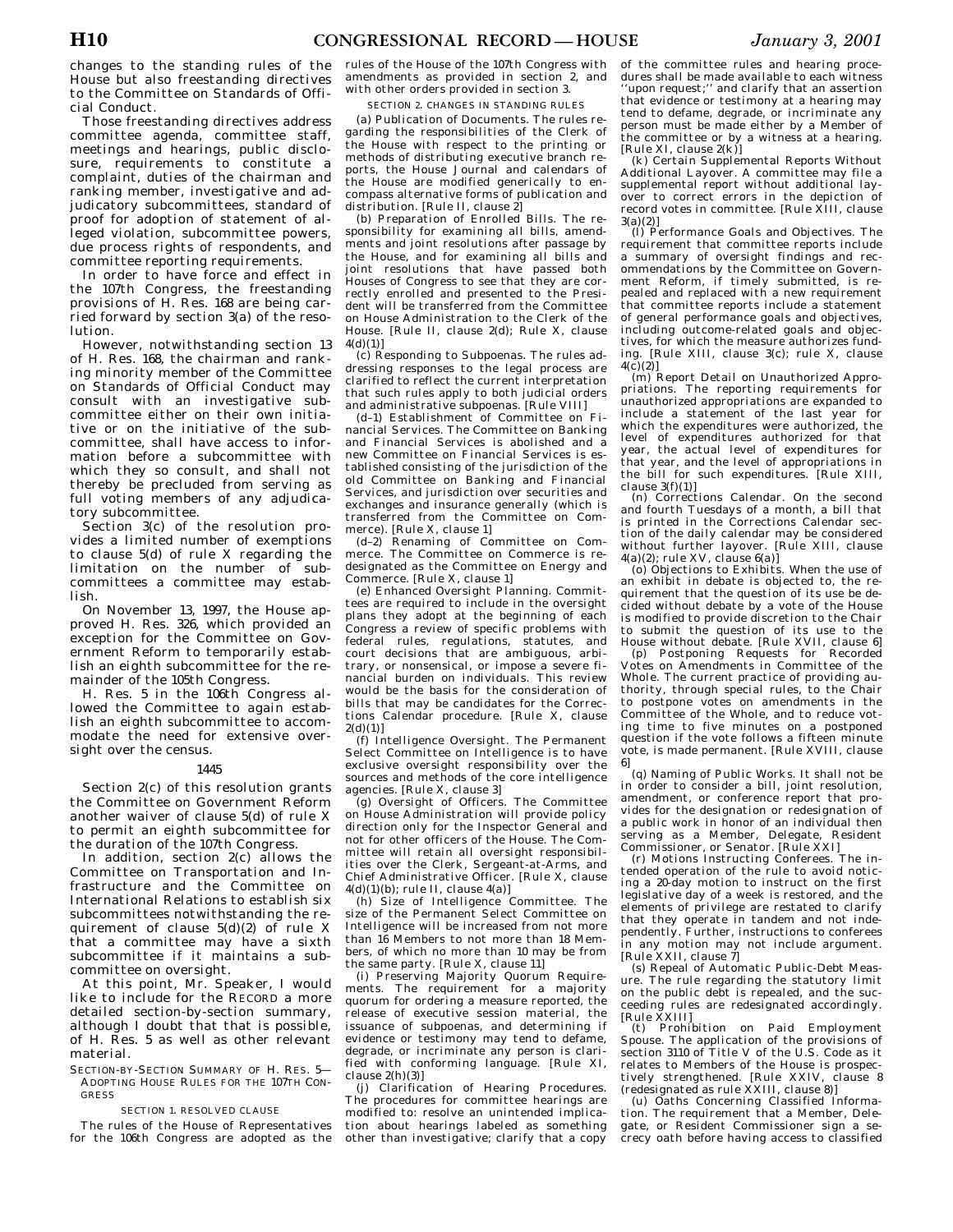tion shall be construed in the House of Representatives as references to a joint resolution. In the case of reported bill or joint resolution considered pursuant to a special order of business, a point of order under section 303 of the Congressional Budget Act of 1974 shall be determined on the basis of the text made in order as an original bill or joint resolution for the purpose of amendment or to the text on which the previous question is ordered directly to passage, as the case may be. During the 107th Congress, a provision in a bill or joint resolution, or in an amendment thereto or a conference report thereon, that establishes prospectively for a Federal office or position a specified or minimum level of compensation to be funded by annual discretionary appropriations shall not be considered as providing new entitlement authority within the meaning of the Congres-

(c) Certain Subcommittees. Notwithstanding clause 5(d) of rule X, during the 107th Congress the Committee on Government Reform may have not more than eight subcommittees; the Committee on International Relations may have not more than six subcommittees; and the Committee on Transportation and Infrastructure may have

(d) Numbering of Bills. In the 107th Congress, the first 10 numbers for bills (H.R. 1 through H.R. 10) shall be reserved for assignment by the Speaker to such bills as he may designate when introduced during the first

sional Budget Act of 1974.

session.

my time.

to my chairman.

not more than six subcommittees.

information is modified to require the Clerk of the House to make such signatures a matter of public record, publish new signatures, if any, in the Congressional Record on the last legislative day of the week, and make cumulative lists of such names available each day for public inspection in an appropriate office of the House. [Rule XXIV, clause 13 (redesignated as rule XXIII)]

(v) Activities of Consultants. The prohibition against representing a third party or interest by individuals whose services are compensated by the House pursuant to a consultant contract is limited to the contracting office or committee, including its staff. Such individuals will continue to be considered employees of the House for purposes of other applicable provisions of the Code of Conduct. [Rule XXIV, clause 14 (redesignated as rule

XXIII)] (w) Clarification of Terms in Gift Rule. In the gift rule, the definition of ''employee'' is clarified to cover all employees of the House, not the narrower meaning assigned for purposes of the limitations on outside earned income. [Rule XXVI, clause 4(a) and 5(e) (redesignated as rule XXV)]

(x) Technical Corrections in Recodification. Technical and grammatical changes are made throughout the rules of the House to correct changes that were made as a result of the recodification of the House rules at the beginning of the 106th Congress.

SECTION 3. SEPARATE ORDERS.

(a) Standards Committee Rules. The freestanding directives of H. Res. 168 of the 105th Congress (sections 3, 4, 5, 7, 10, 11, 12, 13, 14, 15, 16, 17, 20, and 21) regarding ethics reform shall be carried forward in the 106th Congress. However, notwithstanding section 13 of that resolution, the chairman and ranking minority member of the Committee on Standards of Official Conduct may consult with an investigative subcommittee either on their own initiative or on the initiative of the subcommittee, shall have access to information before a subcommittee with whom they so consult, and shall not thereby be precluded from serving as full, voting members of any adjudicatory subcommittee.

(b) Budget Enforcement. During the 107th Congress, references in section 306 of the

only mandate this Congress and the

White House have is to put aside our differences and get things done. But, Mr. Speaker, that mandate of cooperation is not reflected in this Republican rules package.

This rules package skews committee ratios so much in favor of the Republicans that you would think they had won by a landslide while in fact, Mr. Speaker, their majority in the House is less than 2 percent. Many Americans believe that if the Republicans in Congress have barely more than 50 percent of the vote, then the Republicans should get no more than 51 percent of the committee slots and resources. But one look at this rules package shows that that is not the case.

Mr. Speaker, I include for the CON-GRESSIONAL RECORD the following two charts detailing the skewed committee ratios.

If Republicans, with a 51.3 percent majority in the House, maintain the same committees at the same size they were in the 106th Congress but use a committee ratio reflecting the ratio in the House (and keep all Republicans currently on each committee), the following numbers of additional Democrats would have committee seats:

| ent by the Speaker to such bills as he may<br>esignate when introduced during the first<br>ssion. | Committee | New<br>ratio           | Added<br>Demo-<br>cratic<br>seats |
|---------------------------------------------------------------------------------------------------|-----------|------------------------|-----------------------------------|
| Mr. Speaker, I reserve the balance of                                                             |           |                        |                                   |
| ıy time.                                                                                          |           | $27 - 26$              | $+2$                              |
|                                                                                                   |           | $34 - 33$              | $+6$                              |
| Mr. MOAKLEY. Mr. Speaker, I yield                                                                 |           | $32 - 31$              | $+3$                              |
| iyself such time as I may consume.                                                                |           | $32 - 31$              | $+3$                              |
| Happy new year, and happy new year                                                                |           | $24 - 23$              | $+4$                              |
|                                                                                                   |           | $29 - 28$              | $+4$                              |
| o my chairman.                                                                                    |           | $27 - 26$<br>$24 - 23$ | $+4$<br>$+4$                      |
| Mr. Speaker, last fall's election was a                                                           |           | $6 - 5$                | $+2$                              |
| ecord breaker. Votes for everything                                                               |           | $26 - 25$              | $+2$                              |
|                                                                                                   |           | $21 - 20$              | $+4$                              |
| om President down to State legisla-                                                               |           | $28 - 27$              | $+3$                              |
| ors were closer than ever before. If the                                                          |           | $25 - 24$              | $+2$                              |
|                                                                                                   |           | $19 - 18$              | $+1$                              |
| oters told us anything on November 7,                                                             |           | $41 - 40$              | $+6$                              |
| was we have to work together. The                                                                 |           | $17 - 16$              | $+2$                              |
| مماط امعرها موموموموها وفطيل وطوامومومون بوامر                                                    |           | $23 - 22$              |                                   |

|  | House Committee Party Ratios |  |  |  |
|--|------------------------------|--|--|--|
|--|------------------------------|--|--|--|

| Seat<br>Edge<br>12<br>83 | Members<br>Majority<br>223<br>458                                          | Minority<br>(D)<br>211                                                     | Maiority<br>(R)                                                                                                                                                         | Percentage<br>Minority<br>(D)                                                                                                                                           | Inde-<br>pendent                                                 | in % Com-<br>mittee ma-<br>jority com-<br>pared to %<br>House ma-                                                                                                 |
|--------------------------|----------------------------------------------------------------------------|----------------------------------------------------------------------------|-------------------------------------------------------------------------------------------------------------------------------------------------------------------------|-------------------------------------------------------------------------------------------------------------------------------------------------------------------------|------------------------------------------------------------------|-------------------------------------------------------------------------------------------------------------------------------------------------------------------|
|                          |                                                                            |                                                                            |                                                                                                                                                                         |                                                                                                                                                                         |                                                                  |                                                                                                                                                                   |
|                          |                                                                            |                                                                            |                                                                                                                                                                         |                                                                                                                                                                         |                                                                  | jority                                                                                                                                                            |
|                          |                                                                            | 375                                                                        | 51.26<br>54.85                                                                                                                                                          | 48.51<br>44.91                                                                                                                                                          |                                                                  | <br>3.59                                                                                                                                                          |
|                          |                                                                            |                                                                            |                                                                                                                                                                         |                                                                                                                                                                         |                                                                  |                                                                                                                                                                   |
|                          | 34<br>32<br>32<br>24<br>29<br>27<br>24<br>Zb<br>21<br>28<br>25<br>19<br>23 | 24<br>27<br>28<br>27<br>19<br>24<br>22<br>19<br>23<br>16<br>24<br>22<br>17 | 52.94<br>55.74<br>53.33<br>53.33<br>55.81<br>54.72<br>55.10<br>54.55<br>66.87<br>53.06<br>56.76<br>53.85<br>69.23<br>53.19<br>52.78<br>50.00<br>54.67<br>54.84<br>58.97 | 47.06<br>44.26<br>46.67<br>45.00<br>44.19<br>45.28<br>44.90<br>43.18<br>33.33<br>46.94<br>43.24<br>46.15<br>30.77<br>46.81<br>47.22<br>50.00<br>45.33<br>45.16<br>41.03 | <br><br><br><br><br><br><br><br><br><br><br><br><br><br><br><br> | 1.68<br>4.47<br>2.07<br>2.07<br>4.55<br>3.45<br>3.84<br>3.28<br>15.40<br>l.80<br>5.49<br>2.58<br>17.97<br>1.93<br>1.51<br>$-1.26$<br>3.40<br>3.57<br>7.71<br>4.99 |
|                          |                                                                            |                                                                            |                                                                                                                                                                         | 56.25                                                                                                                                                                   | 43.75                                                            |                                                                                                                                                                   |

Source for data are Congressional Yellow Book, and Vital Statistics on Congress, 1999–2000. Delegates and Resident Commissioner are included in the committee ratios.

For consistency, vacancies are counted in overall total and party totals.

Percentages were calculated by computer, and reflect rounding. In some instances, published source may indicate unfilled vacancy. Ratios do not reflect post-election resignations.

Last Congress when the majority

party was entitled to 51 percent of the 59 percent of the seats on Ways and seats, my Republican colleagues took Means, they took 57 percent of the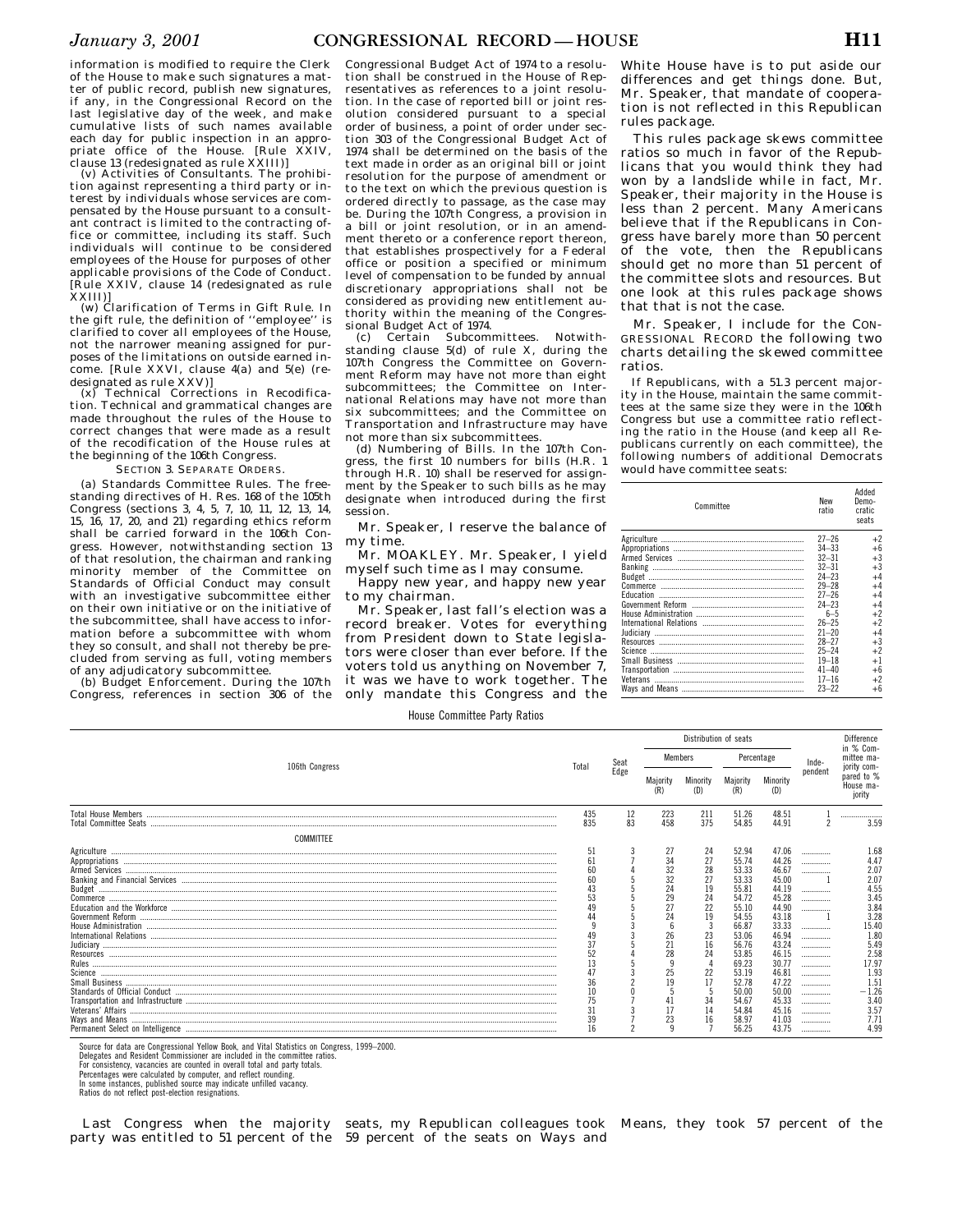seats on Judiciary, and they took almost 56 percent of the seats on the Committee on the Budget.

Mr. Speaker, in addition to being unfair, those committee ratios denied millions of Americans their right to representation on specific congressional committees. And my Republican colleagues are about to do that again in this Congress when the majority is even slimmer than it was last year. But I think it is better to put it this way, Mr. Speaker: If the ratios on the committees were to reflect the ratio in the House this Congress, 58 more Democratic districts would have their representatives seated at the committee tables. Even my dear friend, my chairman, the gentleman from California (Mr. DREIER) signed a joint committee report saying, and I quote, committee seats should be allocated to reflect the overall ratio of the House. Of course, that was a different time and a different place.

Up until 6 years ago, my Republican colleagues regularly included requirements for fair committee ratios in their rules packages. That is, Mr. Speaker, until they became the majority. Mr. Speaker, while millions of Americans will lose their voice first in congressional committees, millions more lost their voices during this past presidential election. Perhaps more important than anything else we do in Washington would be to restore America's confidence in the election process. But, Mr. Speaker, that too is missing from this Republican rules package.

Nowhere is there a mention of what happened during this Presidential election. Nowhere is there a call on Congress to fix our flawed election process. Nowhere is there a recognition of the urgent need to restore people's confidence in American elections. Mr. Speaker, in just 3 days, a joint session of Congress will count the votes of the Presidential electors and declare the winner of the Presidential election. Millions of Americans are questioning that election and demanding action. Mr. Speaker, this rules package fails to take any action on their behalf.

That is why, Mr. Speaker, I am urging my colleagues to support the Democratic rules package. Our rules package includes the Republican proposals for committee ratios from the 102nd and the 103rd Congresses. Our rules package also takes steps to reform our election process. It gives the Committee on the Judiciary until March 1 to recommend ways to ensure that all eligible Americans who vote shall have their votes counted, especially our military personnel who vote by absentee ballots.

Mr. Speaker, even though the next set of Federal elections is 2 years off, we really need to get started right away making sure that everyone's vote is counted and counted fairly. Fair elections are the foundation on which our democracy is built and there is nothing more important than ensuring that this process be as fair as possible.

Mr. Speaker, I urge my colleagues to support the motion to commit. If the motion to commit passes, we will have adopted the Democratic amendments to the rules of the 107th Congress. Our amendments will improve the way we conduct elections and ensure more fair committee ratios.

Mr. Speaker, I reserve the balance of my time.

Mr. DREIER. Mr. Speaker, I yield such time as he may consume to the very distinguished chairman of the Committee on the Judiciary, the gentleman from Illinois (Mr. HYDE).

Mr. HYDE. Mr. Speaker, the pending rules package proposes to amend clause 3 of rule X to give the House Permanent Select Committee on Intelligence the ''exclusive'' authority to ''review the sources and methods of entities described in clause  $11(b)(1)(A)$ ." Included in that list is the National Foreign Intelligence Program as defined in section 3(6) of the National Security Act of 1947. The term National Foreign Intelligence Program, as defined by the 1947 Act, "refers to all programs, projects, and activities of the intelligence community, which includes the Treasury Department, the Federal Bureau of Investigation, and other governmental agencies that impact matters within the jurisdiction of the Committee on the Judiciary.'' See 50 U.S.C. 401a(4). As you know, pursuant to House rule X, the House Committee on the Judiciary has jurisdiction over all provisions of criminal law, espionage, and subversive activities affecting the internal security of the United States.

Will the adoption of these proposed changes alter in any way the oversight jurisdiction of the Committee on the Judiciary?

I yield to the gentleman from California (Mr. DREIER).

Mr. DREIER. I thank the gentleman for his inquiry. The House should know that this change is not meant to circumscribe in any way, shape, or form the oversight or legislative jurisdiction of the House Committee on the Judiciary. As an ardent supporter of programmatic oversight, it is my intention that the Committee on the Judiciary continue to vigorously and fully pursue those matters within its oversight jurisdiction. The proposed rules change will not hamper your oversight efforts in this regard.

Mr. HYDE. I thank the gentleman for his explanation.

Mr. MOAKLEY. Mr. Speaker, I yield 5 minutes to the gentleman from Michigan (Mr. DINGELL), the dean of the House, and the ranking member of the Committee on Commerce.

(Mr. DINGELL asked and was given permission to revise and extend his remarks.)

Mr. DINGELL. Mr. Speaker, I have heard a great deal of talk about how this is going to be a new and a different and a better Congress. I have heard a lot of people tell me about how we are going to proceed to have bipartisanship and cooperation and conciliation. I

would observe to the Members of this body that the system will work if we have cooperation, conciliation, and compromise. I would add to that one thing more: Consultation. It would be nice if the majority would talk to the minority about their plans and about what they are doing. It would be even nicer if they would let us talk to them about what we are doing here and to be consulted and to have an actual discussion about what rules are going to obtain.

These rules are interesting. I have been writing rules in this place for a long time. I would note to my colleagues that in these rules are a number of interesting things, massive changes in the jurisdiction of the Committee on Commerce. No discussion with the minority on that matter whatsoever. No justification for what has been done here. We are simply informed, ''This is what we are going to do to you.''

I would observe that the jurisdiction that is being transferred from the Committee on Commerce is jurisdiction which was created by Sam Rayburn 60 or 70 years ago and that has been exercised vigorously and well by the Committee on Commerce all during those times. And that never has there been a scandal in that particular line of jurisdiction because the Committee on Commerce has always seen to it that the interests of the American investors were protected.

I would note that the committee across the hall, the Banking Committee, has presided over some splendid scandals in the area of banking and savings and loans and has never understood what was going on. Taxpayers have ponied up at least \$500 billion because of the incompetence and indifference of that committee. And now we are transferring the jurisdiction over securities to the Banking Committee so that they may conduct the business of the securities industry in precisely the same way they have supervised the business of the banking and the savings and loan industries.

I would simply tell my colleagues, you have created the opportunity for splendid scandals and you have created something else: You have made your choice of fools, and I should say that you should now look forward to a splendid disaster. It is coming.

The other things which have been done which I think are noteworthy here are that you have changed the rules on motions to recommit. I do not know whether you have done this for the same reason that you have made the changes in the jurisdiction of the Committee on Commerce. You did that to take care of one Member. One Member. Not the interests of the House, not the interests of the banking industry or the securities industry or indeed the interests of the investors of the United States. I hope there is a good reason you have done this other than to make it more difficult for the minority to express its will or to have this House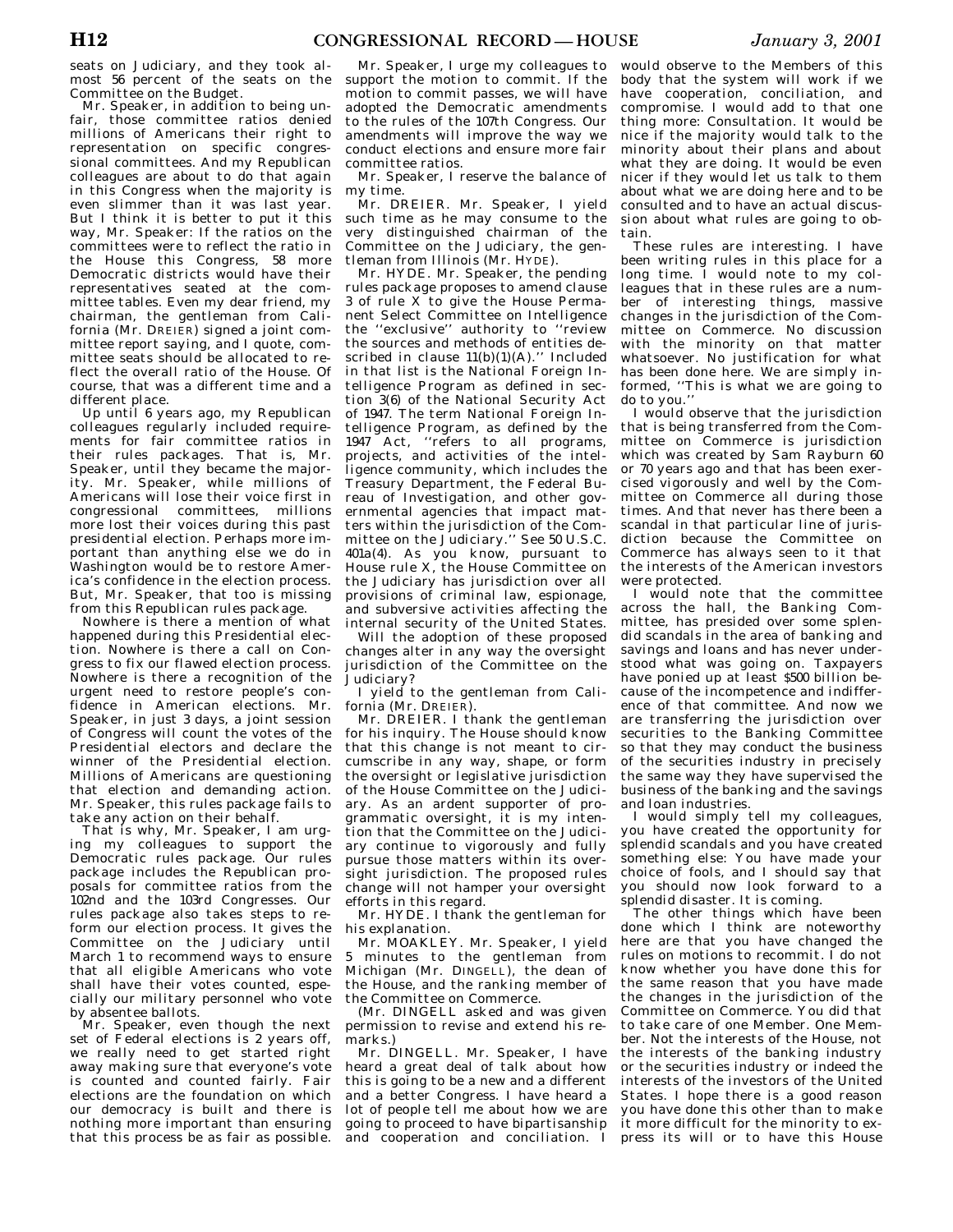have votes on matters of important questions.

You have also done some other things. You have continued to constrain the minority in its ability to write reports critical of what they conceive to be wrongdoing or failures in legislation by saying to it that only 2 days will exist for the minority to come forward with complaints with the content of legislation. Is this the kind of good will? Is this the kind of cooperation, conciliation, and is it the kind of action that we are hearing when we are talking about having compromise and cooperation and bipartisanship? I think not. If we are to work together, and I would remind my colleagues on the majority side, there are only a few seats' difference between the Members on this side and on the other side. If you want to have a President who was elected by the narrowest margin in history and whose tenure as a legitimate President is, in fact, open to question because of the curious manipulations of the Supreme Court and because of the way in which the election in Florida was conducted and counted and handled to succeed and to be able to talk about bipartisanship and cooperation, this is not the way that you begin the affairs of this Congress.

I did not intend to make an angry speech, and I would like my colleagues to know this is not an angry speech. This is a speech of sorrow and sadness because the majority is throwing away the good will that they are going to need to have a bipartisan Congress run with cooperation, conciliation, and compromise which the American people both need and want.

Mr. DREIER. Mr. Speaker, I yield 21⁄2 minutes to the gentleman from Delaware (Mr. CASTLE).

Mr. CASTLE. Mr. Speaker, I would like to ask some questions, perhaps in the form of a colloquy, of the chairman of the Committee on Rules about the changes which we are facing between committees. I am a member of the Banking Committee and the details elude me. First about the insurance question. In establishing the question on financial services, this resolution adds a term, and I quote, ''insurance generally'' to the jurisdiction of that committee. However, no such jurisdiction existed in rule X in the 106th Congress.

Can you describe for me what the term ''insurance generally'' is intended to convey?

#### 1500

Mr. DREIER. Mr. Speaker, will the gentleman yield?

Mr. CASTLE. I yield to the gentleman from California.

Mr. DREIER. Let me say, and I thank the gentleman for his question, matters relating to insurance generally are intended to include matters, for example, that have an impact on the policy holder, the solvency of insurers or financial institutions that are underwriting or selling insurance, activities

that are financial in nature or incidental to a financial activity; the national treatment of insurance companies, auto insurance, life insurance and property and casualty insurance.

However, as I mentioned previously in my statement, existing health insurance jurisdiction is not transferred as a result of this change. Furthermore, the existing jurisdiction of other committees with respect to matters relating to crop insurance, worker's compensation, insurance antitrust matters, veterans' life and health insurance and national social security are not affected by this change.

Mr. CASTLE. Mr. Speaker, let me ask next about some securities issues. Regarding securities and exchanges, does the transfer of this jurisdiction to the Committee on Financial Services include underwriting, dealing, and market making?

Mr. DREIER. Yes, that is correct.

Mr. CASTLE. Another question. Does it include accounting standards applicable to capital raising under applicable securities laws and the Securities Act of 1933?

Mr. DREIER. Once again, the gentleman is correct.

Mr. CASTLE. Does it include exchanges, investment companies, and investment advisors?

Mr. DREIER. Yes, that is correct.

Mr. CASTLE. Does it include jurisdiction over the Public Utilities Holding Company Act?

Mr. DREIER. As I mentioned previously in my statement, this change is not intended to convey to the Committee on Financial Services jurisdiction over matters relating to regulation and SEC oversight of multistate public utility holding companies and their subsidiaries which remain essentially matters of energy policy.

Mr. CASTLE. I thank the gentleman very much for clarification on these issues.

Mr. DREIER. Mr. Speaker, I reserve the balance of my time.

Mr. MOAKLEY. Mr. Speaker, I yield 3 minutes to the gentleman from Maryland (Mr. HOYER), the co-chair of the Democratic Steering Committee and the ranking member on the Committee on House Administration.

Mr. HOYER. Mr. Speaker, as all of us know, this House is now divided by its narrowest margin since the 83rd Congress when Republicans held 221 seats and Democrats 213. Today, our Republican friends hold a bare five-seat majority, 221 to 212. Thus, if we are to accomplish anything, bipartisanship, as President-elect Bush talked ad nauseam about in the campaign, is a sine qua non. It cannot be mere rhetorical window dressing.

Unfortunately, Mr. Speaker, I regret to say the first day of the 107th Congress we have missed an opportunity to demonstrate our commitment to bipartisanship. Since the Republicans regained the majority in 1995, there has been a growing disparity between the minority's representation in this House

and the committee slots available to its Members elected by the American public, Republicans and Democrats, to represent them. Simply put, there are not enough committee slots available to the minority party, which now controls 49 percent of this body. Nevertheless, the allocation of committee slots has remained unchanged, 55 percent for the majority, 45 percent for the minority.

Now let me call attention to this chart. It is probably a little difficult to understand, but what it tracks is minority representation, not majority; whether Democrats were in the majority or Republicans were in the majority. One will note, up to the 104th Congress, when Democrats were in control, the percentage of committee slots allocated and the percentages in the House tracked one another. One will note that when the minority got more slots in the House, they went up. When they got less, they went down.

The point is, it was fair. It was representative and it gave to minority members the opportunity to do what they said they wanted to do, represent Americans.

Now I would call the attention of my colleagues, and I would hope the former governor of Delaware, who is one of the fairest members in this House, would look at this stark contrast; and I would say here is the 104th Congress, the 105th, the 106th, the 107th. One will note that the minority line has been flat lined, notwithstanding the fact that we have picked up in each of the last four elections additional seats and made the difference between the majority and minority parties smaller; but the line has not changed.

The majority line has gone up in terms of their percentage, and the variance. That is not fair. It is also, I would say to the chairman of the Committee on Rules, the gentleman from California (Mr. DREIER), contrary to his representations when he was in the minority. In my calculations, we would need an additional 64 seats in order for us to be allocated the number of seats that we are entitled to as a result of our percentage in the minority.

What is being done is contrary to the rhetoric. It will not further bipartisanship, and I would ask that that be corrected as we move ahead in the next few days.

Mr. DREIER. Mr. Speaker, I yield 2 minutes to the gentleman from Thibodaux, Louisiana (Mr. TAUZIN).

Mr. TAUZIN. Mr. Speaker, let me first acknowledge, as did the ranking minority member of the Committee on Commerce, our extraordinary disappointment in the jurisdictional transfer from the Committee on Commerce to this new Committee on Financial Services. It is important, as the chairman has said, to know, however, that memorandums of understanding regarding that transfer are now being negotiated so that there is clarity in the transfer.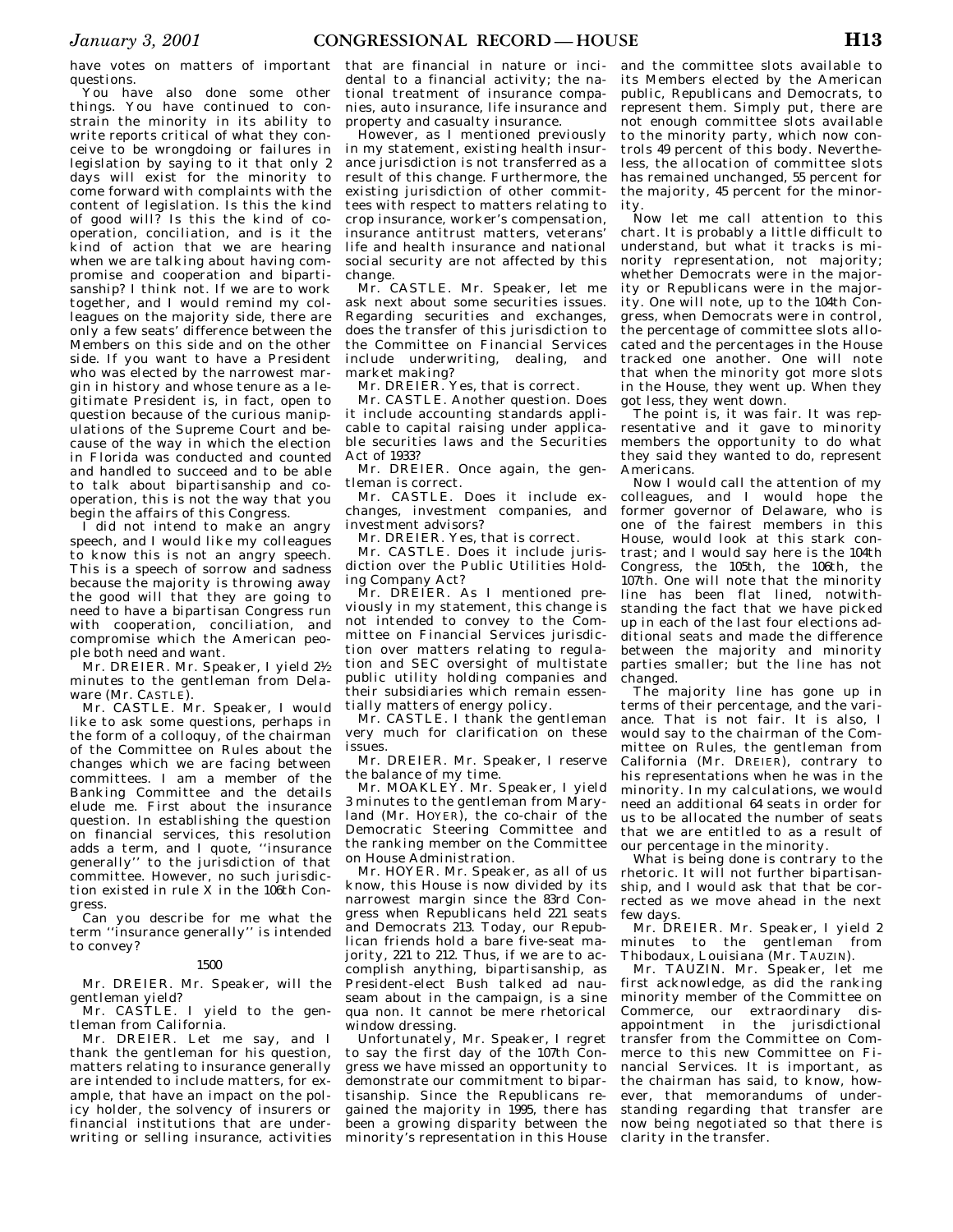Like the gentleman from Delaware (Mr. CASTLE), we too had similar questions about the meaning of the jurisdictional changes; and I would first ask my friend, the chairman of the Committee on Rules, the gentleman from California (Mr. DREIER), a simple question. The rules changes being considered today will clearly transfer jurisdiction over securities and exchanges from the Committee on Commerce to the new Committee on Financial Services, and the Committee on Financial Services will also be accorded insurance, generally. But there is not any intent on the part of the Committee on Rules to transfer or otherwise affect the jurisdiction of the Committee on Commerce; is that correct?

Mr. DREIER. That is correct.

Mr. TAUZIN. Indeed, the gentleman pointed out very clearly that health care insurance and Public Utility Holding Company Act jurisdiction still resides with the Committee on Commerce; is that correct?

Mr. DREIER. Correct.

Mr. TAUZIN. Is the chairman also in agreement that further memorandums of understanding are being worked out regarding issues?

Mr. DREIER. Yes, I know discussions are underway right now in dealing with some of these questions.

Mr. TAUZIN. Some of the questions like FASB and ECNs?

Mr. DREIER. That is correct.

Mr. TAUZIN. Let me say on behalf of many members of the Committee on Commerce we, of course, are extremely disappointed in this transfer. While we would, of course, like to retain that jurisdiction, we would like to retain it for a simple reason and that is because the Committee on Commerce has done, as the ranking minority member has stated, an extraordinary job in representing good policy for the stock market and the security industries in general, as well as for the insurance industry of this country, and the record will demonstrate, I think, that the extraordinary care and concern the Committee on Commerce has given to these issues has created an extraordinarily stable environment for financial trading and for insurance.

While we regret this transfer, we appreciate the cooperation of the chairman of the Committee on Rules in the memorandum and in further clarifications of jurisdictional shifts.

Mr. MOAKLEY. Mr. Speaker, I yield 3 minutes to the gentlewoman from the District of Columbia (Ms. NORTON).

(Ms. NORTON asked and was given permission to revise and extend her remarks.)

Ms. NORTON. Mr. Speaker, I appreciate the gentleman from Massachusetts (Mr. MOAKLEY) yielding me this time.

Mr. Speaker, I welcome the Members back as the Member who represents the jurisdiction where the House sits. Members may know that I sought return of my vote in the Committee of the Whole this Congress. I appreciate

that the gentleman from Virginia (Mr. DAVIS) and the gentlewoman from Maryland (Mrs. MORELLA) offered an amendment in the majority rules that was rejected that would have granted the tax-paying residents I represent a vote in the Committee of the Whole. I appreciate that there were other Members of the majority that supported this amendment.

I had hoped, after 10 years in the Congress, to get the return of the vote I won in 1993. The Members know me very well. They know the city I represent very well. So much of its business comes before this body. They have seen the city through tough times, a city that is doing very well. They know me to be a cheerleader for its rights and no apologist for my city when it is not doing its best.

When a vote is won for the first time in 200 years and then it is lost, it hurts. May I say that I feel no personal injury. I am always treated with respect in this body. I have almost all of the rights of this body. I feel I belong to this club, but the people I represent do not. They have paid the price of admission, however. They are third per capita in Federal income taxes. I have the full vote in committee which I cast in their name. I had thought that the limited vote would be forthcoming, particularly since there is a revote if my vote decides an issue. Yet even this limited vote meant everything to D.C. residents because it is the first time they have ever had a vote on the House floor since the city was established.

The limited vote, the revote provision, meant that the majority had nothing to lose by granting these taxpayers a vote in the Committee of the Whole. The people I represent, however, lost everything when they lost the vote because they lost the only vote they had ever had.

What entitles each Member to cast their vote more than anything else are the taxes their constituents pay. The limited vote I sought, with a remote provision, would have meant some modicum of that respect to the taxpaying Americans I represent.

I hope in the years to come, while I am still a Member of this House, that it will be found within the hearts of the Members and within their understanding of our country's principles first to grant District residents the limited vote I sought in the 107th Congress and then to see to it that no Americans who pay taxes to their government are left without full representation in the Congress of the United States.

Mr. DREIER. Mr. Speaker, I reserve the balance of my time.

Mr. MOAKLEY. Mr. Speaker, I yield 3 minutes to the gentleman from Missouri (Mr. GEPHARDT), the Democratic leader in the House.

(Mr. GEPHARDT asked and was given permission to revise and extend his remarks.)

Mr. GEPHARDT. Mr. Speaker, I rise in opposition to the rules changes proposed by the majority, which I believe contradict the promise of working together in a truly bipartisan spirit because they undermine the rights of Democratic Members. They also fail to address what I think is the most pressing issue that comes out of this troubled national election, and I urge all Members to support the Democratic alternative to give Democrats fair representation on committees, to accurately reflect the closeness of the margin in the House and to give this House the impetus to move forward quickly on electoral reforms to ensure that every citizen's vote in this country counts in every election from now.

In the last few weeks, we have heard a lot of talk about bipartisanship and about compromise, about finding consensus and common ground. We applaud the verbal commitment to bipartisanship, but we also believe that bipartisanship must be more than just words. It must be backed up with deeds and actions. The Republican proposal that changed the rules, we think, does not meet this test. It does not change the ratios on committees to reflect the true makeup of the House and the will of the voters, and it does not begin to address the issue of electoral reform, which I think is one of the top priorities of the American people.

We hope for a bipartisan atmosphere in this new Congress, and I hope the closeness of the margin between our parties will be viewed as an opportunity, not a hindrance. This is the people's House. It is not a Republican House; it is not a Democratic House. To advance progress, we must recognize and practice that principle, and the first step is to allow the committees who do the work of the Congress to reflect the way people voted in this election.

# 1515

We must have electoral reform. Our alternative makes electoral reform a top national priority for our country to reflect the will of the American people. Our proposal calls for swift action to make sure that every vote cast gets counted, including military votes.

Voices were stifled on election day. This is completely unacceptable. We should not have unequal voting procedures in any part of the country or ever hear again about voter intimidation. It is wrong, and we should do everything in our power to right those wrongs by working together to expand the franchise and to make sure that every vote cast gets counted.

This is a great democracy, and in our democracy voting is the most important right, so let us pledge today to make every effort to protect the rights of every American.

In closing, let me urge all of our colleagues to support the truly bipartisan, truly fair, truly just package that the Democratic Party puts before the House. I appeal to have a discussion of all the rules changes that affect this House, including the unilateral decision to reconstitute the Committee on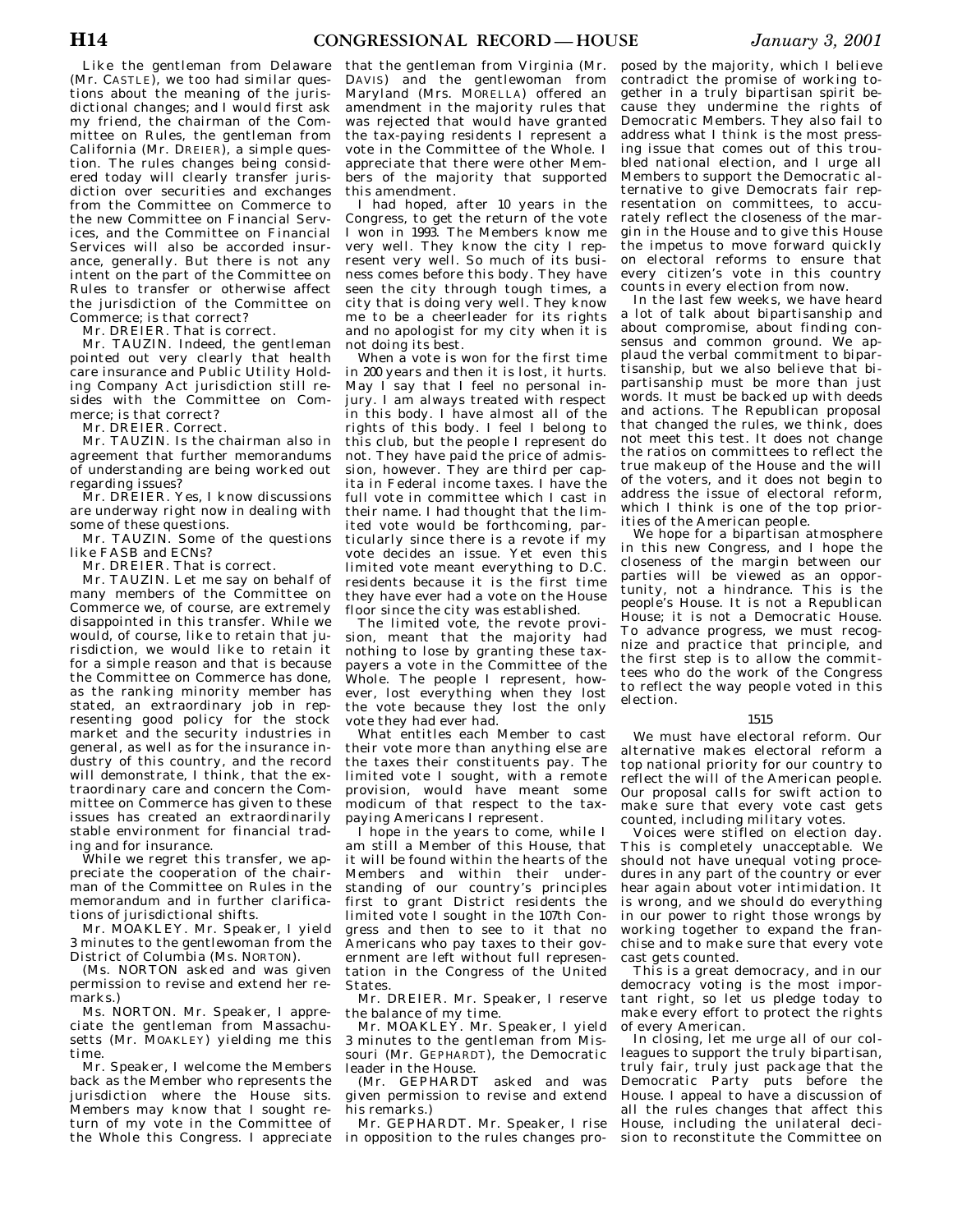Banking and Financial Services and to diminish the jurisdiction of the Committee on Commerce and the decision to narrowly draw the minority's ability to offer motions to recommit.

So, vote yes on the Democratic motion. Let us begin the process of electoral reform and achieve true parity on all of the committees of the House. Let us reflect in the House the decision of the American people.

Mr. DREIER. Mr. Speaker, I yield such time as he may consume to the gentleman from Ohio (Mr. OXLEY).

(Mr. OXLEY asked and was given permission to revise and extend his remarks.)

Mr. OXLEY. Mr. Speaker, I rise in support of the Resolution and the creation of a new Committee on Financial Services, which incorporates the jurisdiction over the nations securities laws and the regulation of the business of insurance with the jurisdiction of the former Committee on Banking and Financial Services.

With the enactment of the landmark Gramm-Leach-Bliley Act in the 106th Congress, consumers enjoy the promise of greater competition in the financial services industry, leading to the development of innovative new products, services, and giving the institutions offering those services the ability to provide them at lower costs and with greater convenience for the consumer.

The Gramm-Leach-Bliley Act created a new regulatory framework for companies providing these services. It only makes sense that the House modernize its committees to provide the kind of oversight needed in the modern marketplace.

Under the Resolution before us, jurisdiction relating to securities and exchanges is transferred in its entirety from the former Committee on Commerce to the new Committee on Financial Services, including securities dealing, underwriting, and market making. Matters relating to the Securities and Exchange Commission, including accounting standards, investor protection, equities exchanges, broker-dealers, investment companies, and investment advisors also are included under the jurisdiction of the Committee on Financial Services.

Similarly, jurisdiction over the Foreign Corrupt Practices Act has its root in the Securities Act of 1934 and would also fall under the new Committee's jurisdiction over securities and exchanges. Regulation of stock market quote data also would fall under the jurisdiction of the Committee on Financial Services, as would legislation to regulate its publication and sale as part of computerized databases.

Jurisdiction over matters relating to insurance generally also is transferred to the new Committee on Financial Services, including matters relating to the business of insurance, the solvency of insurers and institutions underwriting or selling insurance, the protection of insurance policyholders, the national treatment of insurance companies, auto insurance, life insurance, and property and casualty insurance.

These are matters that are directly related to the regulation of the nation's markets for securities and insurance, and it is my belief and understanding that they will be referred to the Committee on Financial Services in the future.

Mr. MOAKLEY. Mr. Speaker, I yield 1 minute to the gentleman from New York (Mr. TOWNS).

Mr. TOWNS. Mr. Speaker, I rise today in strong objection to the transfer of jurisdiction over finance issues from the Committee on Commerce to the Committee on Banking and Financial Services. I must say that the policy arguments behind this watershed change are very suspect.

The Committee on Banking and Financial Services has no expertise in terms of oversight of legislation in the area of securities or insurance. I mean none, zip, none. And, if it is not broken, why fix it? There is no problem, so why are we fixing it? I will tell you, it is strictly politics and nothing else.

Serious legislative issues which were unresolved in the Committee on Commerce during the last Congress will now be turned over to a committee with no background or understanding of these important matters at all. I am speaking specifically here of the question of pay equity for the Securities and Exchange Commission, Section 31 fee reduction. Whether these issues will ever be addressed in the 107th Congress remains an open question.

As a Member from New York where these issues are of paramount importance, I must stress the fact that these issues will not be addressed by a committee with the appropriate background, and, therefore, I tell you now, this is pure bare knuckle politics. It is nothing else. It is bad policy.

Mr. MOAKLEY. Mr. Speaker, I yield 2 minutes to the gentleman from New Jersey (Mr. PALLONE).

Mr. PALLONE. Mr. Speaker, I rise in strong opposition to the changes in the House rules proposed by the Republican leadership.

For months now, the American people have been hearing an abundance of talk from the Republican side about the new era of bipartisanship. Well, in their first act, the Republicans have brought forth a set of changes in the House rules, with no consultation from the Democratic side, and will attempt to ram these changes through on a partisan vote. Democrats only heard about the changes after the decision was made.

Mr. Speaker, in a move to appease and reward just one of the conservative Members, the House leadership has abolished one full committee, the Committee on Banking and Financial Services, and has stripped another, the Committee on Commerce, of its longstanding jurisdiction over securities issues.

Mr. Speaker, you claim that this move is rooted in substantive changes and not politics, but this does not pass the straight-face test. For what substantive reasons have you placed the jurisdiction of our financial markets in the hands of the committee that wrote the laws which brought us the savings and loan debacle? For what substantive reason are you hurting the career of the gentlewoman from New Jersey (Mrs. ROUKEMA), the rightful heir to the chairmanship of the Committee on Banking and Financial Services? Is it

because she is a woman? Is it because she is a moderate? Or is the gentlewoman from New Jersey (Mrs. ROU-KEMA) being passed over because she has not raised enough money for your campaign coffers?

I would say to my colleagues, it is politics as usual for the Republican leadership and the 107th Congress. By their own hand they have written a document to govern this institution which rewards conservative politics and political fund raising at the expense of diversity and bipartisanship. I would urge my colleagues to oppose these rule changes. Vote no on the resolution.

Mr. MOAKLEY. Mr. Speaker, I yield 3 minutes to the gentleman from Maryland (Mr. CARDIN).

(Mr. CARDIN asked and was given permission to revise and extend his remarks.)

Mr. CARDIN. Mr. Speaker, the 107th Congress is barely 3 hours old, and I must tell you, I am very disappointed by the first action we are being asked to vote on. The rules package does not reflect the ground rules to bringing about a bipartisan Congress.

I listened very carefully to the Speaker's comments just an hour ago where he called upon all of us to listen to each other and to work together in a bipartisan way. I am prepared to continue to work with my Republican colleagues in an effort to deal with the important issues of this Congress. But I must tell you, Mr. Speaker, it starts with fairness. It starts with fairness in the process, fairness in the rules.

The rules package being presented by the Republicans does not represent fairness. First, there was no consultation with the Democrats. That is wrong. One cannot justify that. Secondly, the committee ratios are unfair. We have one of the smallest majority margins in the history of this Congress, less than 51 percent of the membership are Republicans, and yet when you look at the number of Republicans on the committees, the Democrats should have almost 60 more seats in order to equal their number. That is wrong.

Mr. Speaker, I remember the first day that I was on the Committee on Ways and Means and how proud I was to be appointed to that committee. The chairman welcomed both the Democratic and Republican members and said that we now have a seat at the table. Well, the Committee on Ways and Means in the 107th Congress will be 60 percent membership on the Republican side of the aisle. Three Democrats should be more on that committee. Three of my colleagues on the Democratic side of the aisle are being denied their fair opportunity to represent the views of their constituents. That is wrong. That needs to be corrected.

It starts with fairness in the committees. The Committee on Ways and Means will be considering tax legislation, Social Security reform, Medicare reform. I listened very carefully as the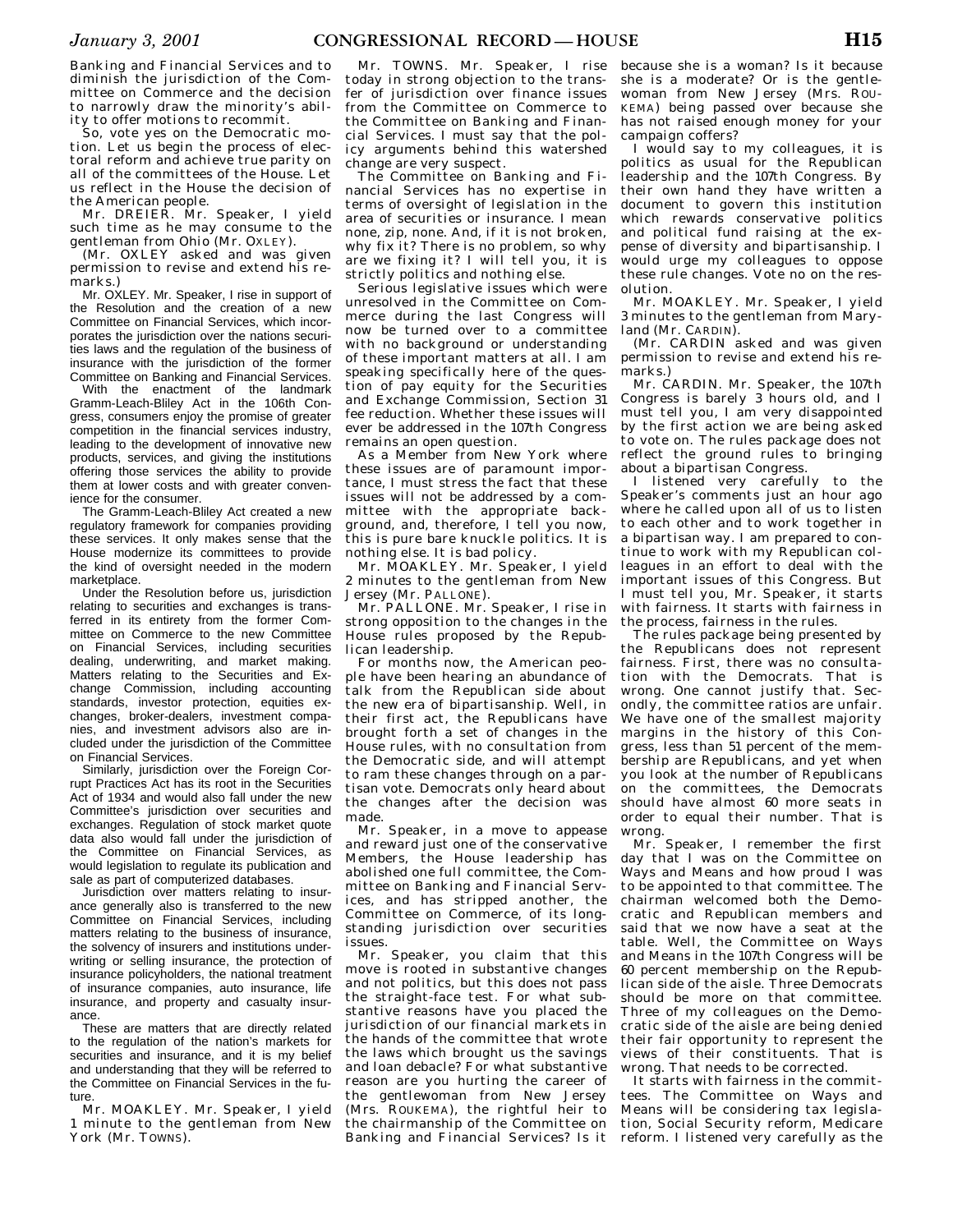President-elect called upon bipartisan cooperation on each of these issues, yet the committee that will consider it in this body will not be fairly represented by the views of this House. That is wrong, and needs to be corrected.

Mr. Speaker, there is still time to correct this injustice. The Speaker said to us just an hour ago we should be judged by our actions, and I agree. Now is the time to be judged by our actions. The Republicans control the vote on the rules of the House. We on the Democratic side understand that. But we call upon the Republicans to understand what they have done on committee ratios is just wrong and cannot be defended. There is still time to correct this injustice.

The American people are watching our actions. Let us start off on the right path, not the wrong one. I urge my colleagues to support the Democratic substitute, the Democratic motion to instruct, for it provides for the basic fairness, so we all can work together in a truly bipartisan way.

Mr. MOAKLEY. Mr. Speaker, I yield 1 minute to the gentlewoman from California (Ms. PELOSI).

Ms. PELOSI. Mr. Speaker, I thank the gentleman for yielding me time.

Mr. Speaker, I rise in support of the Democratic substitute to the rules package before us. Earlier today, over 430 Members of this House swore an oath of office to uphold the Constitution of the United States. That Constitution calls for a democratic form of government, ensuring the right to vote to all eligible people in our country.

However, the Republican package does nothing to address the election that we have just gone through, and I commend our Democratic leader, the gentleman from Missouri (Mr. GEP-HARDT), for making the Democratic substitute have swift action by the Committee on the Judiciary to report by March 1 on urgent election reform measures to correct the problems that occurred in the last election. Implicit in the right to vote is the fact that your vote will be counted. We must remove obstacles to participation in voting and counting before the next election.

Also implicit is representation in Congress. That means representation on committees as well. Nothing is more American than a sense of fairness. That sense of fairness is absent in this Committee on Rules package put forth.

Mr. Speaker, I urge our colleagues to support the Democratic substitute.

Mr. MOAKLEY. Mr. Speaker, I yield 1 minute to the gentleman from New Jersey (Mr. MENENDEZ), the Vice Chairman of the Democratic Caucus.

(Mr. MENENDEZ asked and was given permission to revise and extend his remarks.)

Mr. MENENDEZ. Mr. Speaker, I thank the gentleman for yielding me time.

Mr. Speaker, this is the first test of bipartisanship, the first test of leadership, and the Republican leadership has

failed it. They seem to look at the rules package as a way to settle political debts, to gain strategic advantage and work out intra-party struggles, and they are wrong. A rules package should have one central and overriding concern, how the American people are represented in the people's House.

So when the representation on committees does not fairly reflect the makeup of the House as decided by the people, the rules package fails this test; and when we fail to take advantage of an historic opportunity to address the problems in our election system, the rules package fails this test.

We all know that tens of thousands of voters were disenfranchised in this past election. We have a responsibility to make sure that never happens again. Democrats are fighting for these voters; Republicans are ignoring them.

I urge our colleagues to give us on this first day bipartisanship, by fairness in the committee assignments, fairness in the opportunity for the Nation's voters, and voting for the Democratic alternative.

Mr. MOAKLEY. Mr. Speaker, I yield myself such time as I may consume.

Mr. Speaker, I will inform the gentleman from California (Chairman DREIER) that I will, at the end of the speeches, put in a motion to recommit, which will deal with committee ratios and election reform.

Mr. Speaker, I have no further requests for time, and I yield back the balance of my time.

Mr. DREIER. Mr. Speaker, I yield myself such time as I may consume.

Mr. Speaker, I obviously believe that we have been able to successfully craft a very good package of rules changes for the 107th Congress. As I have listened over the last few minutes to the statements from my colleagues on the other side of the aisle, it really is a misunderstanding of what it is that we are doing here and of what the process is.

You have to go back over 120 years before Speaker Reed was Speaker of the House to find a time when we did not enjoy majority rule where the party in the majority actually set forth the rules under which the House was governed.

That is exactly what has happened this year. We have just over the last few minutes seen a vote for Speaker of the House. The Democrats voted for the gentleman from Missouri (Mr. GEP-HARDT), the Republicans voted for the gentleman from Illinois (Mr. HASTERT). There were more votes for the gentleman from Illinois (Mr. HASTERT) than there were for the gentleman from Missouri (Mr. GEPHARDT). Was that a partisan vote? Well, yes, it was a partisan vote.

Did we, in fact, see a crafting of the rules done in a bipartisan way? Well, we certainly took into consideration minority proposals. I am always willing to listen to the thoughts of our colleagues from the other side of the aisle. But I served for 14 years in the minor-

ity here, and sometimes we did not even get that much from those who were in the majority.

I am not saying we should do it exactly the same way, because we learned some things from you that I have to admit were good, and there are other things that we learned that we have not proceeded with. That is why if one looks at the proposals that we have had come forth beginning with the Republicans becoming the majority, the Republican takeover in 1994, to today, I believe we have done an awful lot to recognize minority rights.

# 1530

It has been my experience, having served 14 years in the minority, that led me to say that we wanted to do things, like ensure that the minority has a right to offer that motion to recommit, and we have done that. We have continued it. I know that there was consideration to this issue of reinstating proxy voting, and it is no secret that there was a discussion on our side about it, and we decided to keep the ban on proxy voting, and that, of course, ensures that committee chairmen do not simply use the proxy vote without other members of the majority being there, often at the expense of the minority.

The other thing that I think is very important for us to note is the question of committee funding. I am very proud, and I have worked closely with the gentleman from Massachusetts (Mr. MOAKLEY) on the issue of committee funding on the Committee on Rules, and I know that other committees have been able to put together a package, and under the leadership of our Committee on House Administration and the gentleman from California (Mr. THOMAS), we have increased the funding level for the minority for their committee staffs.

The other question that was raised during this debate had to do with committee ratios. By tradition, Mr. Speaker, the way this works is, the Speaker of the House and the minority leader work out an agreement on committee ratios, and that is exactly what is taking place now, and that is what has taken place here.

Then, on this issue of the jurisdictional change, I will say that I am very proud of the fact that going back 7 years to what was called the Joint Committee on the Organization of Congress, one that I cochaired, along with Senator DOMENICI and former Senator Boren and former Congressman Lee Hamilton, a committee which spent a great deal of time looking at reforms of this institution. At that time, 7 years ago, 1993, I offered a proposal which dealt with this exact jurisdictional shift, which we are finally including today, 7 years later. I did not quite make it then. My proposal then died on a 6–6 tie vote. We are doing it today, and obviously, it is controversial in the eyes of many, but it is being done for the same policy reasons that I proposed back in 1993.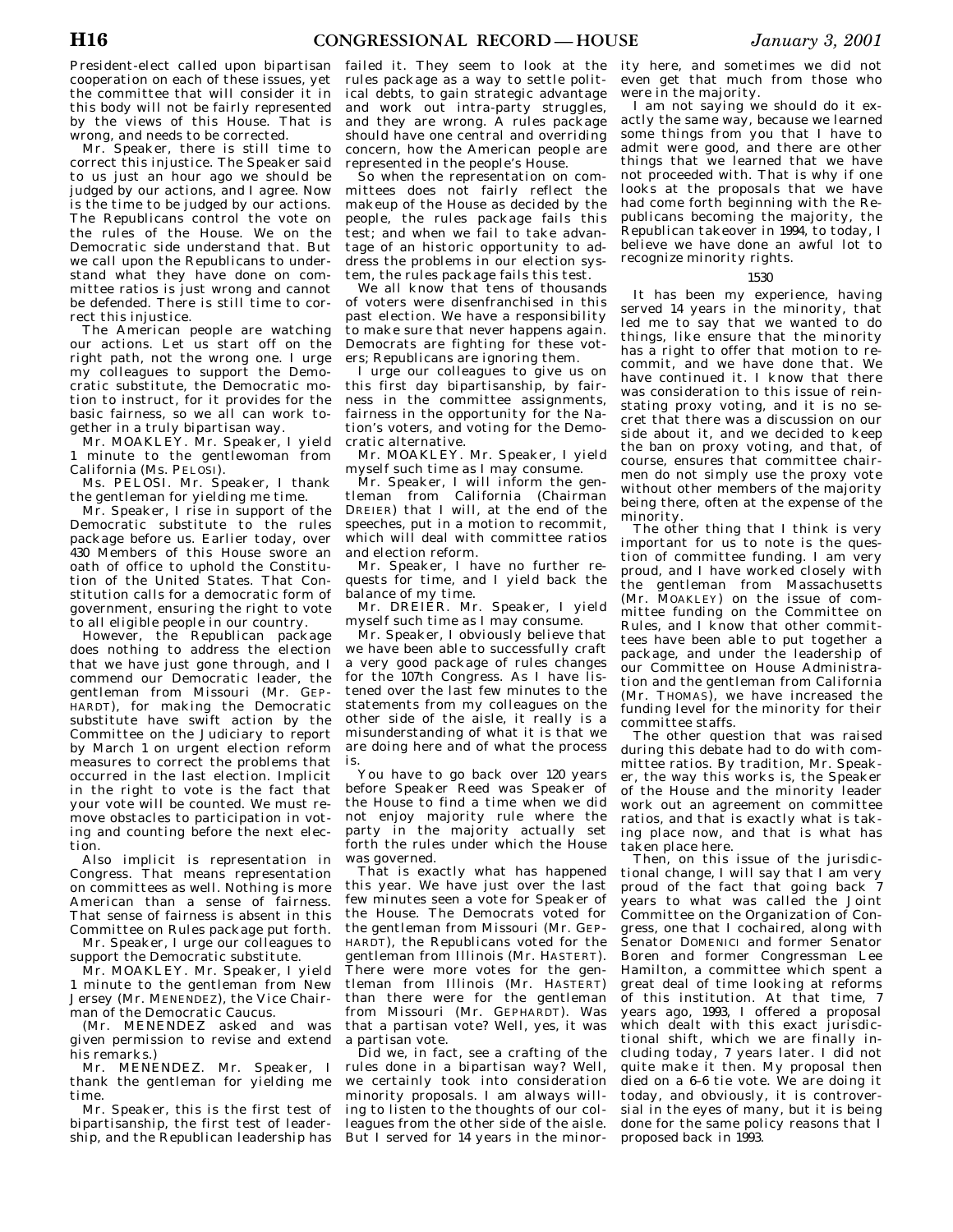Now, it is even more important than it was then because of the passage of the very important Financial Services Modernization Act that we were able to pass in the 106th Congress. That is the reason we are doing this, and I believe that it will enhance our ability to deal with a wide range of very important public policy questions that are on the horizon.

So let me just say that this is a fair package; it is a balanced package. I think it deserves bipartisan support. While I doubt that we will have too many Members on the other side of the aisle who will join in support of the rules package, I do not believe that it, in any way, undermines the commitment that the Speaker of the House, the gentleman from Illinois (Mr. HASTERT), made just a few minutes ago here in this Chamber to our goal of working to bring about solutions to the challenges that we will face in this very important new year.

So with that, I will say that I look forward to working with my colleagues as we move ahead on a number of important issues, and I urge strong support of this package.

Mr. GREEN of Texas. Mr. Speaker, I have mixed feelings about our new rules package.

We have a new president, new House, and new Senate, but we are beginning the new millennium with some of the same partisan divisions.

My friends in the Majority want to pass a new rules package for the 107th Congress that does little to address the views and concerns of the Minority.

Specifically, Mr. Speaker, despite all the talk about bipartisanship, little has been done in the House to modify committee ratios to reflect the Minority's gains in the last election, or even the gains made by Democrats in 1998.

I believe all committees in the House should reflect the 51–49 percent split between Democrats and Republicans.

While I was pleased to see that the Republicans are considering adding a seat for each party to Appropriations, Commerce, and Ways and Means, this will do nothing to achieve parity on these committees.

In fact, if one member is added to both sides of the Commerce Committee, on which I serve, the ratio will still be 55–45. While I welcome new colleagues to these committees, the addition does nothing to achieve the parity the minority is seeking.

The reality is that the House now has one of the smallest majorities in the history of our country. Committee ratios should reflect that small majority.

Mr. Speaker, I do not want to stand up here today and throw cold water on the 107th Congress.

In fact, I was pleased to see that the Republicans rejected efforts to bring back proxy voting. I approved of this reform when it was instituted in the 104th Congress, and I am pleased to see that the majority has chosen to keep it.

Nevertheless, I have concerns about this rules package, and hope that the majority recognizes the gains made by Democrats during the electoral process.

We are all going to remember the unfulfilled potential of the 106th Congress, I do not want the same fate to befall the 107th Congress.

I do not want to feel like Tom Hanks, stranded on an island talking to a volley ball.

This body must learn to communicate and allow input in the decision making process.

I have great hopes for the 107th Congress, but the success or failure of the legislative agenda rests solely with the majority.

Mr. DREIER. Mr. Speaker, I yield back the balance of my time, and I move the previous question on the resolution.

The previous question was ordered.

MOTION TO COMMIT OFFERED BY MR. MOAKLEY Mr. MOAKLEY. Mr. Speaker, I offer

a motion to commit. The SPEAKER pro tempore (Mr.

LAHOOD). The Clerk will report the motion.

The Clerk read as follows:

Mr. MOAKLEY moves to commit the resolution H. Res. 5 to a select committee comprised of the Majority Leader and the Minority Leader with instructions to report back the same to the House forthwith with the following amendments.

Strike section 2 of the resolution and in lieu thereof, add the following:

'SEC. 2. CHANGE IN STANDING RULES.

COMMITTEE RATIOS.—Clause 5(a)(1) of Rule X of the Rules of the House of Representatives is amended by adding the following new sentence: "The membership of each committee (and each subcommittee or other subunit thereof) shall reflect the ratio of majority to minority party members of the House at the beginning of the Congress. This requirement shall not apply to the Committee on Rules and the Committee on Standards of Official Conduct.''

At the end of the resolution, add the following:

(e) ''ELECTION REFORM.—The Committee on the Judiciary is directed to report to the House no later than March 1, 2001 legislation comprising its recommendations to ensure that all eligible Americans who vote (including military personnel who vote by absentee ballot) shall have their votes counted.''

The SPEAKER pro tempore. Without objection, the previous question is ordered on the motion to commit.

There was no objection.

The SPEAKER pro tempore. The question is on the motion to commit.

The question was taken; and the Speaker pro tempore announced that the ayes appeared to have it.

Mr. MOAKLEY. Mr. Speaker, on that I demand the yeas and nays.

The yeas and nays were ordered.

The vote was taken by electronic device, and there were—yeas 199, nays 213, not voting 18, as follows:

#### [Roll No. 3]  $VFAC = 100$

|               | $11.73 - 1.77$ |              |
|---------------|----------------|--------------|
| Abercrombie   | Bonior         | Crowley      |
| Ackerman      | Borski         | Davis (CA)   |
| Allen         | Boswell        | Davis (FL)   |
| Andrews       | Boucher        | Davis (IL)   |
| Baca          | Boyd           | DeFazio      |
| Baird         | Brady (PA)     | DeGette      |
| Baldacci      | Brown (OH)     | Delahunt     |
| Baldwin       | Capps          | DeLauro      |
| Barcia        | Capuano        | Deutsch      |
| Barrett       | Cardin         | <b>Dicks</b> |
| Becerra       | Carson (OK)    | Dingell      |
| Bentsen       | Clay           | Doggett      |
| Berkley       | Clayton        | Dooley       |
| Berman        | Clement        | Doyle        |
| Berry         | Clyburn        | Edwards      |
| <b>Bishop</b> | Condit         | Engel        |
| Blagojevich   | Costello       | Eshoo        |
| Blumenauer    | Cramer         | Etheridge    |
|               |                |              |

Farr Fattah Filner Ford Frank Frost Gephardt Gonzalez Gordon Green (TX) Hall (OH) Hall (TX) Harman Hastings (FL) Hill Hilliard Hinchey Hinojosa Hoeffel Holden Holt Honda Hooley Hoyer Inslee Israel Jackson (IL) Jackson-Lee (TX) Jefferson John Johnson, E. B. Jones (OH) Kanjorski Kaptur Kennedy (RI) Kildee Kilpatrick Kind (WI) Kleczka Kucinich LaFalce Lampson Langevin Lantos<sup>1</sup> Larsen (WA) Larson (CT) Lee Lewis (GA) Lofgren Lowey Lucas (KY) Luther Maloney (CT) Maloney (NY) Markey Mascara Matheson Matsui McCarthy (MO) McCarthy (NY) McCollum McDermott McGovern McIntyre McKinney McNulty Meehan Meek (FL) Meeks (NY) Menendez Millender-Miller, George Mink Moakley Mollohan Moore Moran (VA) Nadler Napolitano Neal Oberstar Obey Olver Ortiz Owens Pallone Pascrell Pastor Payne Pelosi Peterson (MN) Phelps Pomeroy Price (NC)

Evans

Levin

Rahall Rangel Reyes Rivers Rodriguez Roemer Ross Rothman Roybal-Allard Sabo Sanchez Sanders Sandlin Sawyer Schakowsky Schiff Scott Serrano Sherman Shows Sisisky **Skelton** Slaughter Smith (WA) Solis Spratt Stenholm Stupak Tanner Tauscher Taylor (MS) Thompson (CA) Thompson (MS) Thurman Tierney Towns Turner Udall (CO) Udall (NM) Velazquez Visclosky Waters Watt (NC) Waxman Weiner Wexler Woolsey Wu Wynn

# NAYS—213

McDonald

Aderholt Akin Armey Bachus Baker Ballenger Bartlett Barton Bereuter Biggert Bilirakis Blunt Boehlert Boehner Bonilla Bono Brady (TX) Brown (SC) Bryant Burton Buyer Callahan Calvert Camp Cannon Cantor Capito Castle Chabot Chambliss Coble Collins Combest Cooksey Crane Crenshaw Cubin Cunningham Davis, Jo Ann Davis, Thomas DeLay DeMint Diaz-Balart Doolittle Dreier Duncan Dunn Ehlers Ehrlich Emerson English Everett Ferguson Flake Fletcher Foley Fossella Frelinghuysen **Gallegly** Ganske Gekas Gibbons Gilchrest Gillmor Gilman Goode Goodlatte Goss Graham Granger Graves Green (WI) Greenwood Grucci Gutknecht Hansen **Hart** Hastings (WA) Hayes Hayworth Herger Hilleary **Hobson** Hoekstra Horn Hostettler Houghton Hulshof Hutchinson Hyde Isakson

Bass

Burr

Cox

M. Deal Issa Istook Jenkins Johnson (CT) Johnson (IL) Johnson, Sam Jones (NC) Kelly Kennedy (MN) Kerns King (NY) Kingston Knollenberg Kolbe LaHood Largent Latham LaTourette Leach Lewis (CA) Lewis (KY) Linder LoBiondo Lucas (OK) Manzullo **McCrery** McHugh McInnis McKeon Mica Miller (FL) Miller, Gary Moran (KS) Morella Myrick Nethercutt Ney Northup Norwood Nussle Osborne Ose **Otter** Oxley Paul Pence Peterson (PA)

Petri